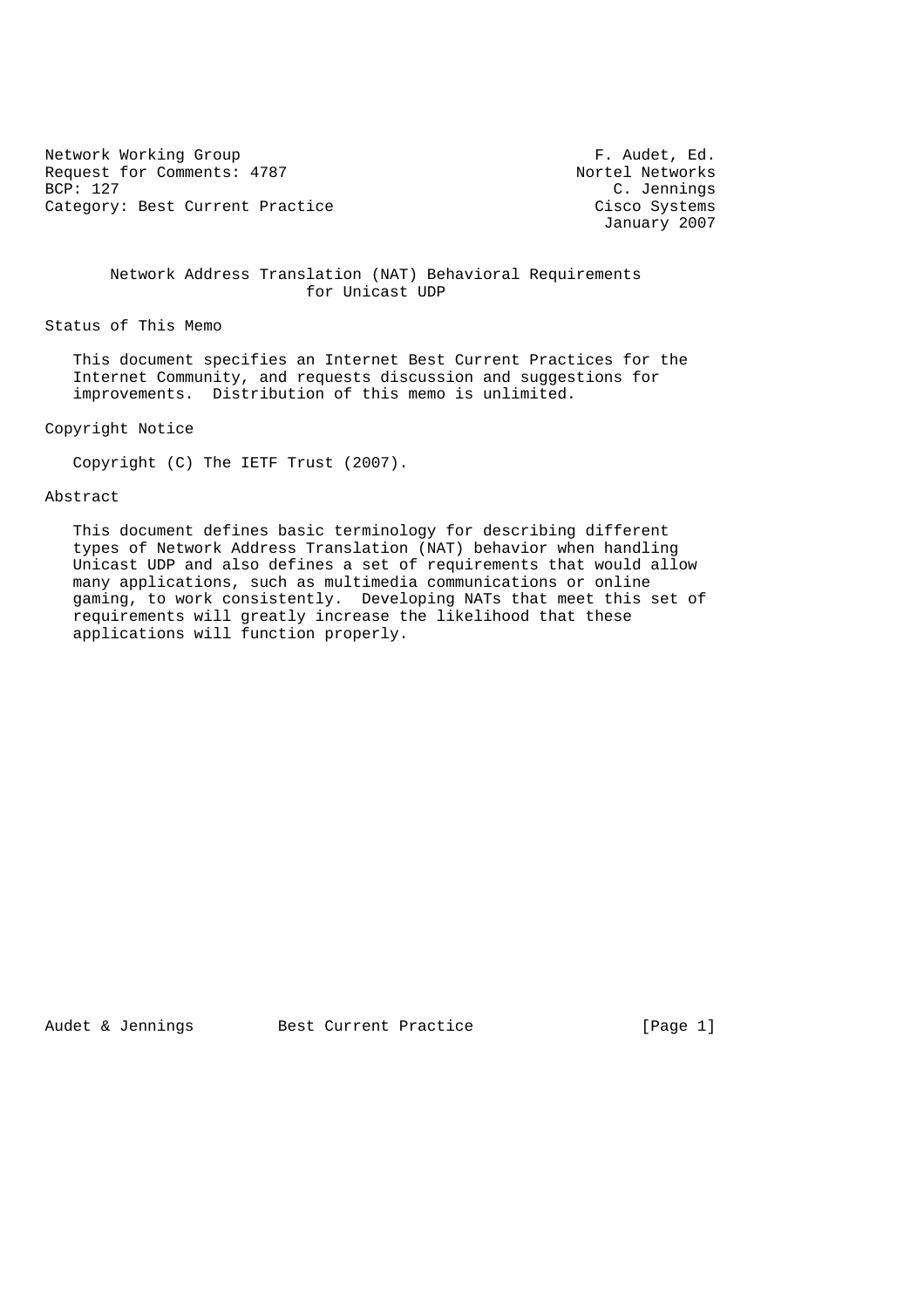# Table of Contents

| 1.             |                                                             |  |  |  | 3              |
|----------------|-------------------------------------------------------------|--|--|--|----------------|
| 2.             |                                                             |  |  |  | 3              |
| $\mathcal{E}$  |                                                             |  |  |  | $\overline{4}$ |
| $4$ .          | Network Address and Port Translation Behavior               |  |  |  | 5              |
|                | Address and Port Mapping<br>4.1                             |  |  |  | 5              |
|                |                                                             |  |  |  | $\mathsf{Q}$   |
|                | 4.2.1. Port Assignment Behavior 9                           |  |  |  |                |
|                |                                                             |  |  |  | 11             |
|                |                                                             |  |  |  | 11             |
|                |                                                             |  |  |  |                |
|                | 4.4. Conflicting Internal and External IP Address Spaces 13 |  |  |  |                |
| 5 <sub>1</sub> |                                                             |  |  |  |                |
| б.             |                                                             |  |  |  |                |
| 7.             | Application Level Gateways 17                               |  |  |  |                |
| 8.             | Deterministic Properties 18                                 |  |  |  |                |
| 9              | ICMP Destination Unreachable Behavior 19                    |  |  |  |                |
|                | 10. Fragmentation of Outgoing Packets 20                    |  |  |  |                |
|                | 11. Receiving Fragmented Packets 20                         |  |  |  |                |
|                |                                                             |  |  |  |                |
|                | 13. Security Considerations 24                              |  |  |  |                |
|                |                                                             |  |  |  |                |
|                |                                                             |  |  |  |                |
|                |                                                             |  |  |  |                |
|                | 16.1. Normative References 26                               |  |  |  |                |
|                | 16.2. Informative References 26                             |  |  |  |                |
|                |                                                             |  |  |  |                |

Audet & Jennings Best Current Practice (Page 2)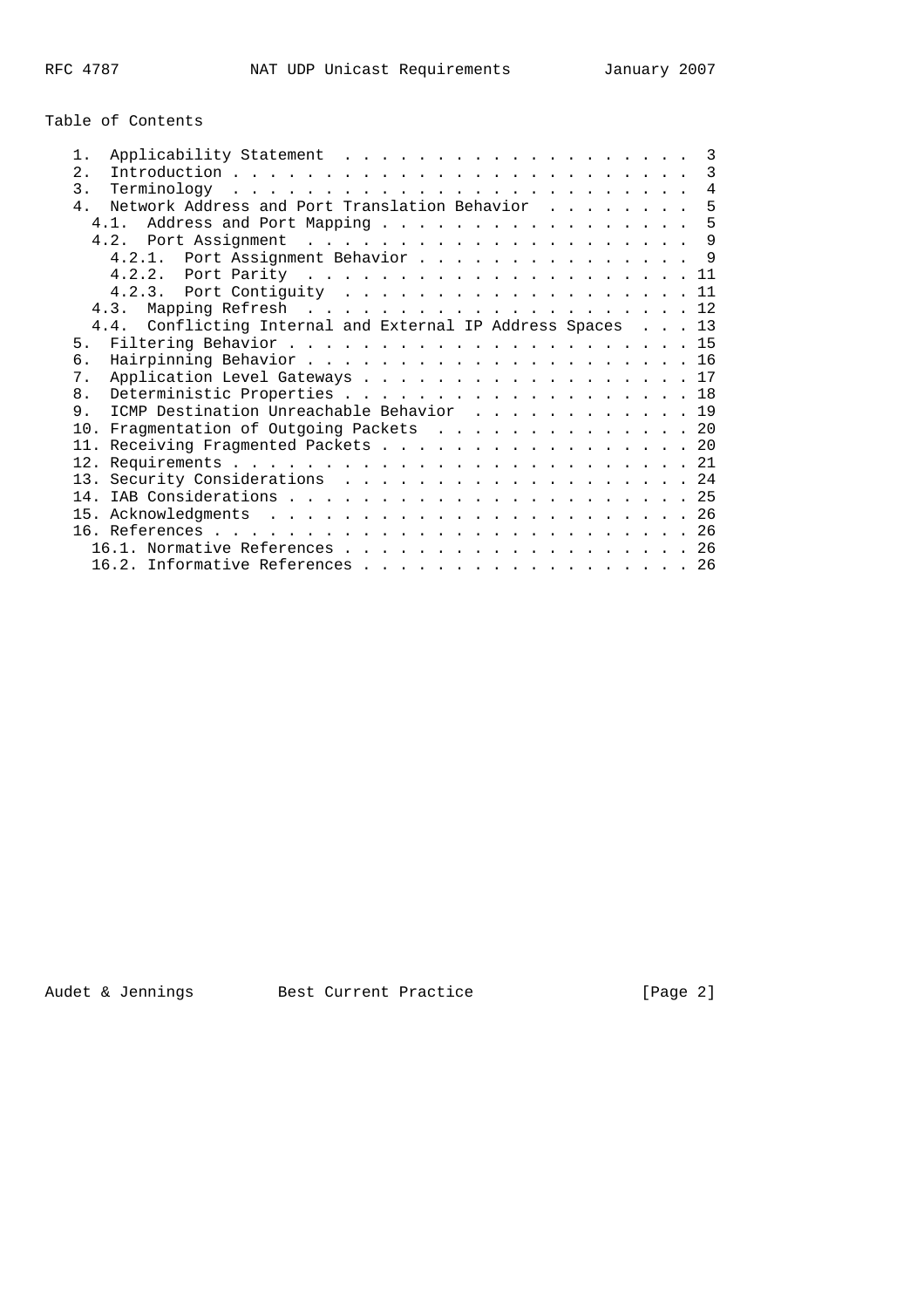## 1. Applicability Statement

 The purpose of this specification is to define a set of requirements for NATs that would allow many applications, such as multimedia communications or online gaming, to work consistently. Developing NATs that meet this set of requirements will greatly increase the likelihood that these applications will function properly.

 The requirements of this specification apply to Traditional NATs as described in [RFC2663].

 This document is meant to cover NATs of any size, from small residential NATs to large Enterprise NATs. However, it should be understood that Enterprise NATs normally provide much more than just NAT capabilities; for example, they typically provide firewall functionalities. A comprehensive description of firewall behaviors and associated requirements is specifically out-of-scope for this specification. However, this specification does cover basic firewall aspects present in NATs (see Section 5).

 Approaches using directly signaled control of middle boxes are out of scope.

UDP Relays (e.g., Traversal Using Relay NAT [TURN]) are out of scope.

 Application aspects are out of scope, as the focus here is strictly on the NAT itself.

 This document only covers aspects of NAT traversal related to Unicast UDP [RFC0768] over IP [RFC0791] and their dependencies on other protocols.

#### 2. Introduction

 Network Address Translators (NATs) are well known to cause very significant problems with applications that carry IP addresses in the payload (see [RFC3027]). Applications that suffer from this problem include Voice Over IP and Multimedia Over IP (e.g., SIP [RFC3261] and H.323 [ITU.H323]), as well as online gaming.

 Many techniques are used to attempt to make realtime multimedia applications, online games, and other applications work across NATs. Application Level Gateways [RFC2663] are one such mechanism. STUN [RFC3489bis] describes a UNilateral Self-Address Fixing (UNSAF) mechanism [RFC3424]. Teredo [RFC4380] describes an UNSAF mechanism consisting of tunnelling IPv6 [RFC2460] over UDP/IPv4. UDP Relays have also been used to enable applications across NATs, but these are generally seen as a solution of last resort. Interactive

Audet & Jennings Best Current Practice [Page 3]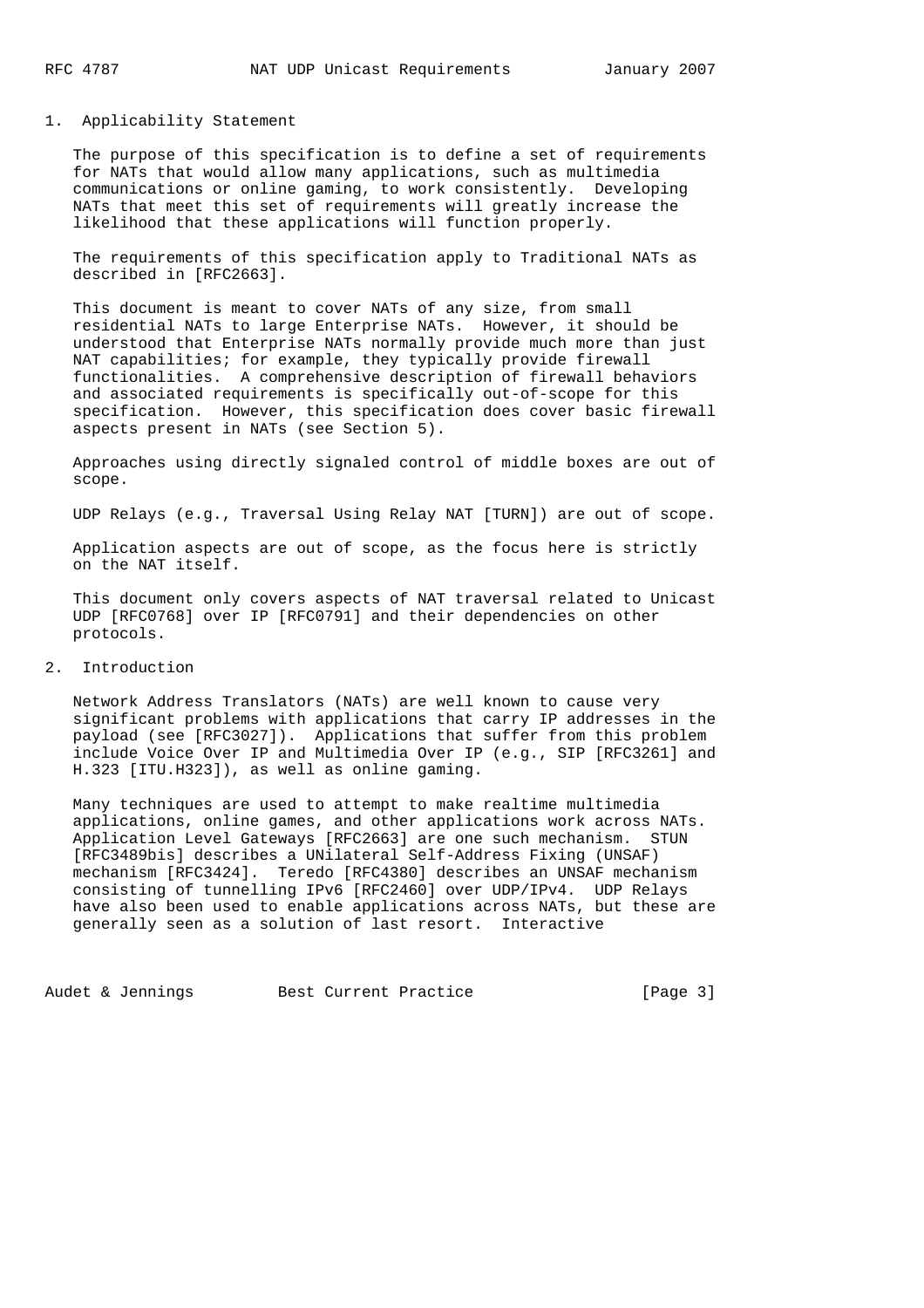Connectivity Establishment [ICE] describes a methodology for using many of these techniques and avoiding a UDP relay, unless the type of NAT is such that it forces the use of such a UDP relay. This specification defines requirements for improving NATs. Meeting these requirements ensures that applications will not be forced to use UDP relay.

 As pointed out in UNSAF [RFC3424], "From observations of deployed networks, it is clear that different NAT box implementations vary widely in terms of how they handle different traffic and addressing cases". This wide degree of variability is one factor in the overall brittleness introduced by NATs and makes it extremely difficult to predict how any given protocol will behave on a network traversing NAT. Discussions with many of the major NAT vendors have made it clear that they would prefer to deploy NATs that were deterministic and caused the least harm to applications while still meeting the requirements that caused their customers to deploy NATs in the first place. The problem NAT vendors face is that they are not sure how best to do that or how to document their NATs' behavior.

 The goals of this document are to define a set of common terminology for describing the behavior of NATs and to produce a set of requirements on a specific set of behaviors for NATs.

 This document forms a common set of requirements that are simple and useful for voice, video, and games, which can be implemented by NAT vendors. This document will simplify the analysis of protocols for deciding whether or not they work in this environment and will allow providers of services that have NAT traversal issues to make statements about where their applications will work and where they will not, as well as to specify their own NAT requirements.

### 3. Terminology

 The key words "MUST", "MUST NOT", "REQUIRED", "SHALL", "SHALL NOT", "SHOULD", "SHOULD NOT", "RECOMMENDED", "MAY", and "OPTIONAL" in this document are to be interpreted as described in [RFC2119].

 Readers are urged to refer to [RFC2663] for information on NAT taxonomy and terminology. Traditional NAT is the most common type of NAT device deployed. Readers may refer to [RFC3022] for detailed information on traditional NAT. Traditional NAT has two main varieties -- Basic NAT and Network Address/Port Translator (NAPT).

 NAPT is by far the most commonly deployed NAT device. NAPT allows multiple internal hosts to share a single public IP address simultaneously. When an internal host opens an outgoing TCP or UDP session through a NAPT, the NAPT assigns the session a public IP

Audet & Jennings Best Current Practice [Page 4]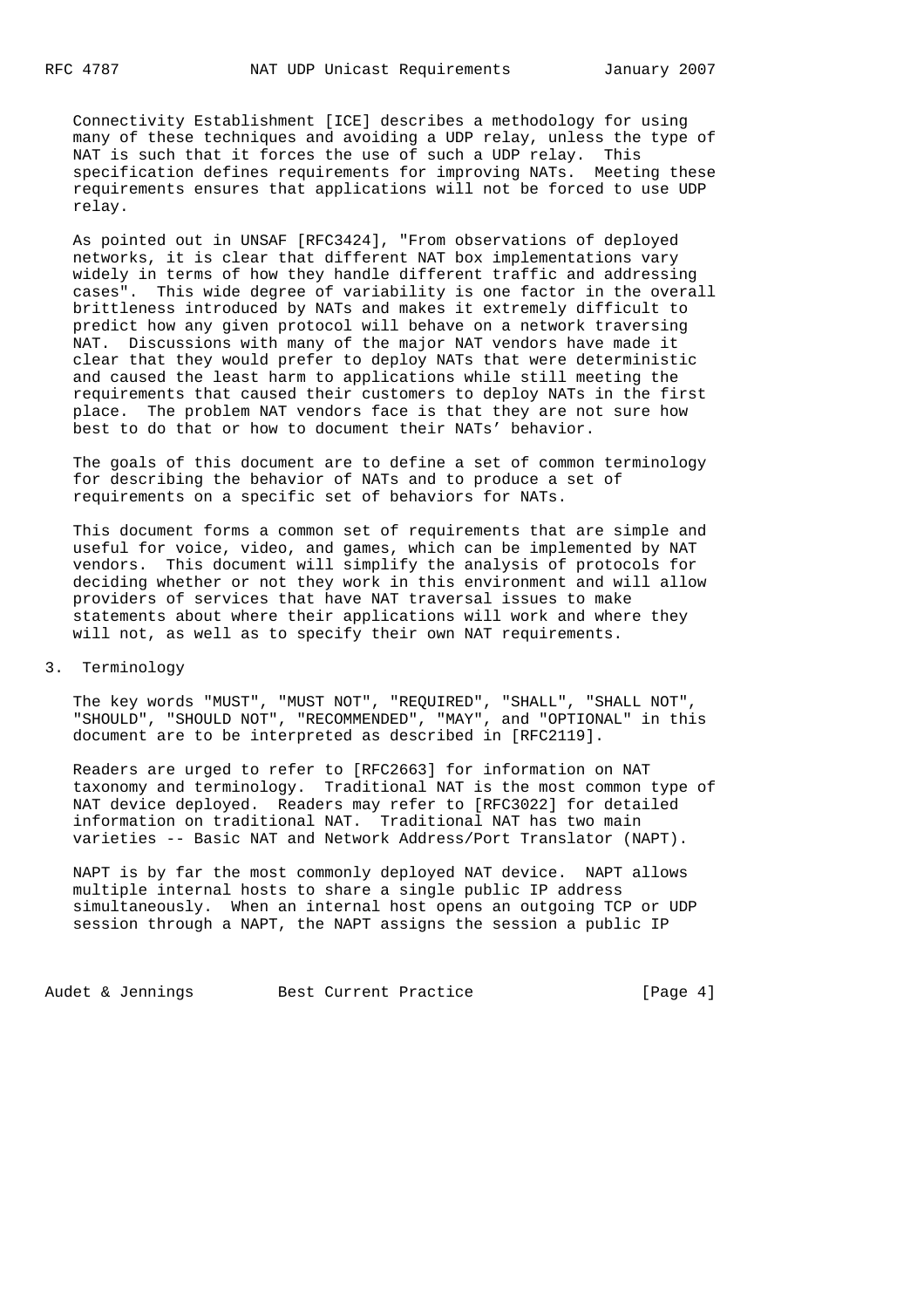address and port number, so that subsequent response packets from the external endpoint can be received by the NAPT, translated, and forwarded to the internal host. The effect is that the NAPT establishes a NAT session to translate the (private IP address, private port number) tuple to a (public IP address, public port number) tuple, and vice versa, for the duration of the session. An issue of relevance to peer-to-peer applications is how the NAT behaves when an internal host initiates multiple simultaneous sessions from a single (private IP, private port) endpoint to multiple distinct endpoints on the external network. In this specification, the term "NAT" refers to both "Basic NAT" and "Network Address/Port Translator (NAPT)".

 This document uses the term "session" as defined in RFC 2663: "TCP/ UDP sessions are uniquely identified by the tuple of (source IP address, source TCP/UDP ports, target IP address, target TCP/UDP Port)".

 This document uses the term "address and port mapping" as the translation between an external address and port and an internal address and port. Note that this is not the same as an "address binding" as defined in RFC 2663.

 This document uses IANA terminology for port ranges, i.e., "Well Known Ports" is 0-1023, "Registered" is 1024-49151, and "Dynamic and/or Private" is 49152-65535, as defined in http://www.iana.org/assignments/port-numbers.

 STUN [RFC3489] used the terms "Full Cone", "Restricted Cone", "Port Restricted Cone", and "Symmetric" to refer to different variations of NATs applicable to UDP only. Unfortunately, this terminology has been the source of much confusion, as it has proven inadequate at describing real-life NAT behavior. This specification therefore refers to specific individual NAT behaviors instead of using the Cone/Symmetric terminology.

#### 4. Network Address and Port Translation Behavior

This section describes the various NAT behaviors applicable to NATs.

4.1. Address and Port Mapping

 When an internal endpoint opens an outgoing session through a NAT, the NAT assigns the session an external IP address and port number so that subsequent response packets from the external endpoint can be received by the NAT, translated, and forwarded to the internal endpoint. This is a mapping between an internal IP address and port IP:port and external IP:port tuple. It establishes the translation

Audet & Jennings Best Current Practice [Page 5]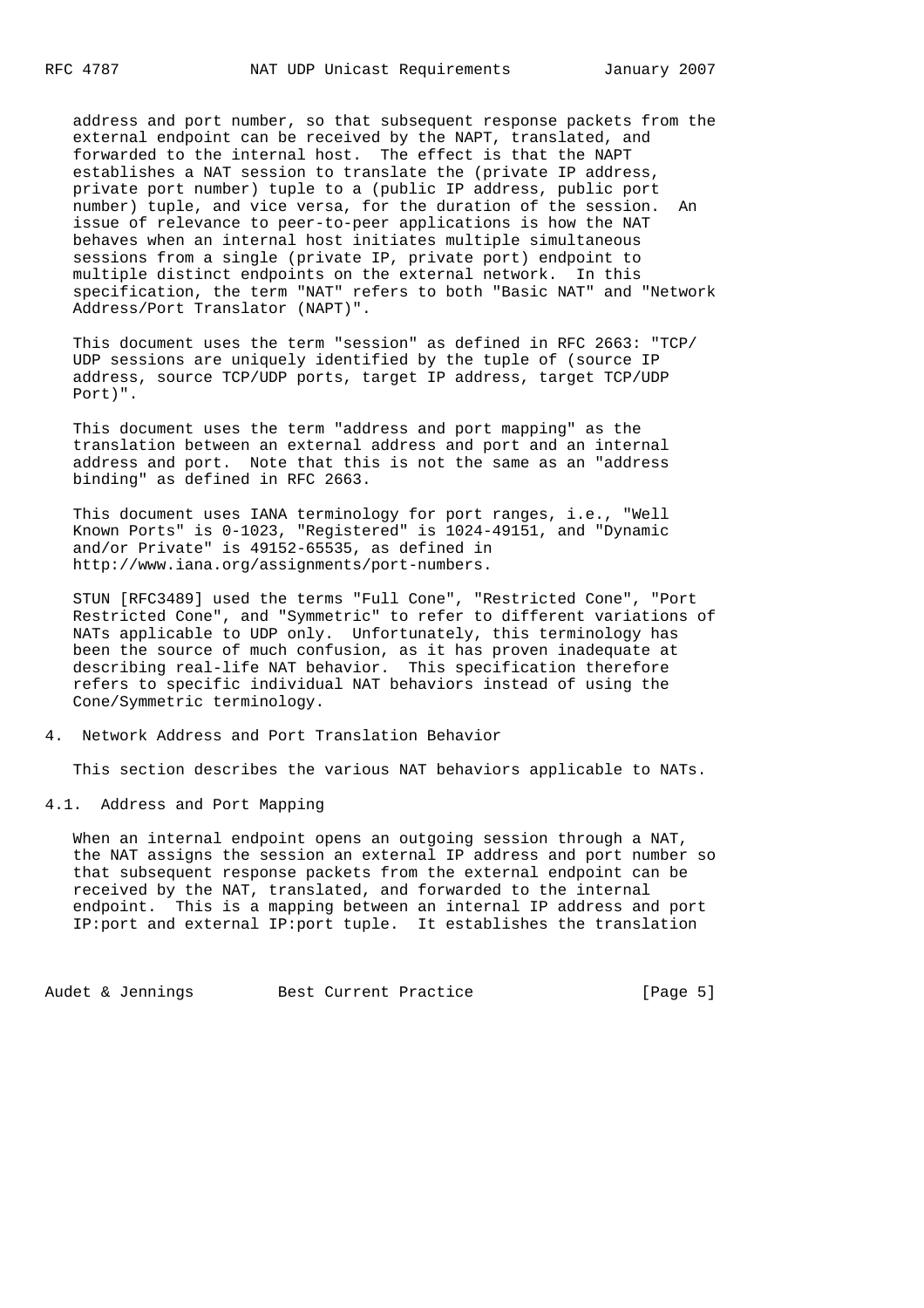that will be performed by the NAT for the duration of the session. For many applications, it is important to distinguish the behavior of the NAT when there are multiple simultaneous sessions established to different external endpoints.

 The key behavior to describe is the criteria for reuse of a mapping for new sessions to external endpoints, after establishing a first mapping between an internal X:x address and port and an external Y1:y1 address tuple. Let's assume that the internal IP address and port X:x are mapped to  $X1':X1'$  for this first session. The endpoint then sends from  $X:x$  to an external address  $Y2:y2$  and gets a mapping of X2':x2' on the NAT. The relationship between X1':x1' and X2':x2' for various combinations of the relationship between Y1:y1 and Y2:y2 is critical for describing the NAT behavior. This arrangement is illustrated in the following diagram:



## Address and Port Mapping

The following address and port mapping behavior are defined:

#### Endpoint-Independent Mapping:

 The NAT reuses the port mapping for subsequent packets sent from the same internal IP address and port  $(X: x)$  to any external IP address and port. Specifically, X1':x1' equals X2':x2' for all values of Y2:y2.

Audet & Jennings Best Current Practice [Page 6]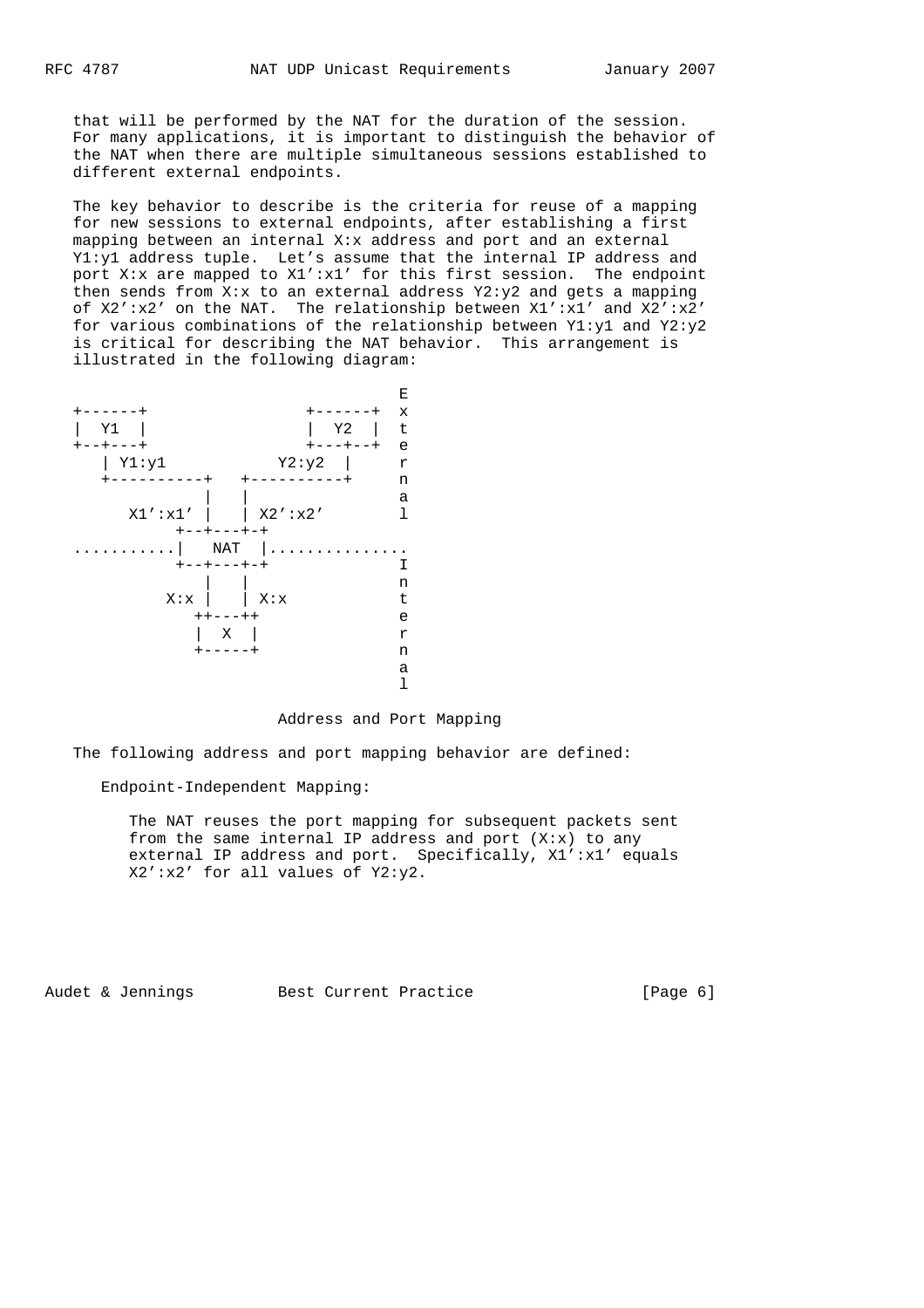Address-Dependent Mapping:

 The NAT reuses the port mapping for subsequent packets sent from the same internal IP address and port  $(X:x)$  to the same external IP address, regardless of the external port. Specifically,  $X1':X1'$  equals  $X2':X2'$  if and only if, Y2 equals Y1.

Address and Port-Dependent Mapping:

 The NAT reuses the port mapping for subsequent packets sent from the same internal IP address and port  $(X: x)$  to the same external IP address and port while the mapping is still active. Specifically, X1':x1' equals X2':x2' if and only if, Y2:y2 equals Y1:y1.

 It is important to note that these three possible choices make no difference to the security properties of the NAT. The security properties are fully determined by which packets the NAT allows in and which it does not. This is determined by the filtering behavior in the filtering portions of the NAT.

REQ-1: A NAT MUST have an "Endpoint-Independent Mapping" behavior.

 Justification: In order for UNSAF methods to work, REQ-1 needs to be met. Failure to meet REQ-1 will force the use of a UDP relay, which is very often impractical.

 Some NATs are capable of assigning IP addresses from a pool of IP addresses on the external side of the NAT, as opposed to just a single IP address. This is especially common with larger NATs. Some NATs use the external IP address mapping in an arbitrary fashion (i.e., randomly): one internal IP address could have multiple external IP address mappings active at the same time for different sessions. These NATs have an "IP address pooling" behavior of "Arbitrary". Some large Enterprise NATs use an IP address pooling behavior of "Arbitrary" as a means of hiding the IP address assigned to specific endpoints by making their assignment less predictable. Other NATs use the same external IP address mapping for all sessions associated with the same internal IP address. These NATs have an "IP address pooling" behavior of "Paired". NATs that use an "IP address pooling" behavior of "Arbitrary" can cause issues for applications that use multiple ports from the same endpoint, but that do not negotiate IP addresses individually (e.g., some applications using RTP and RTCP).

Audet & Jennings Best Current Practice [Page 7]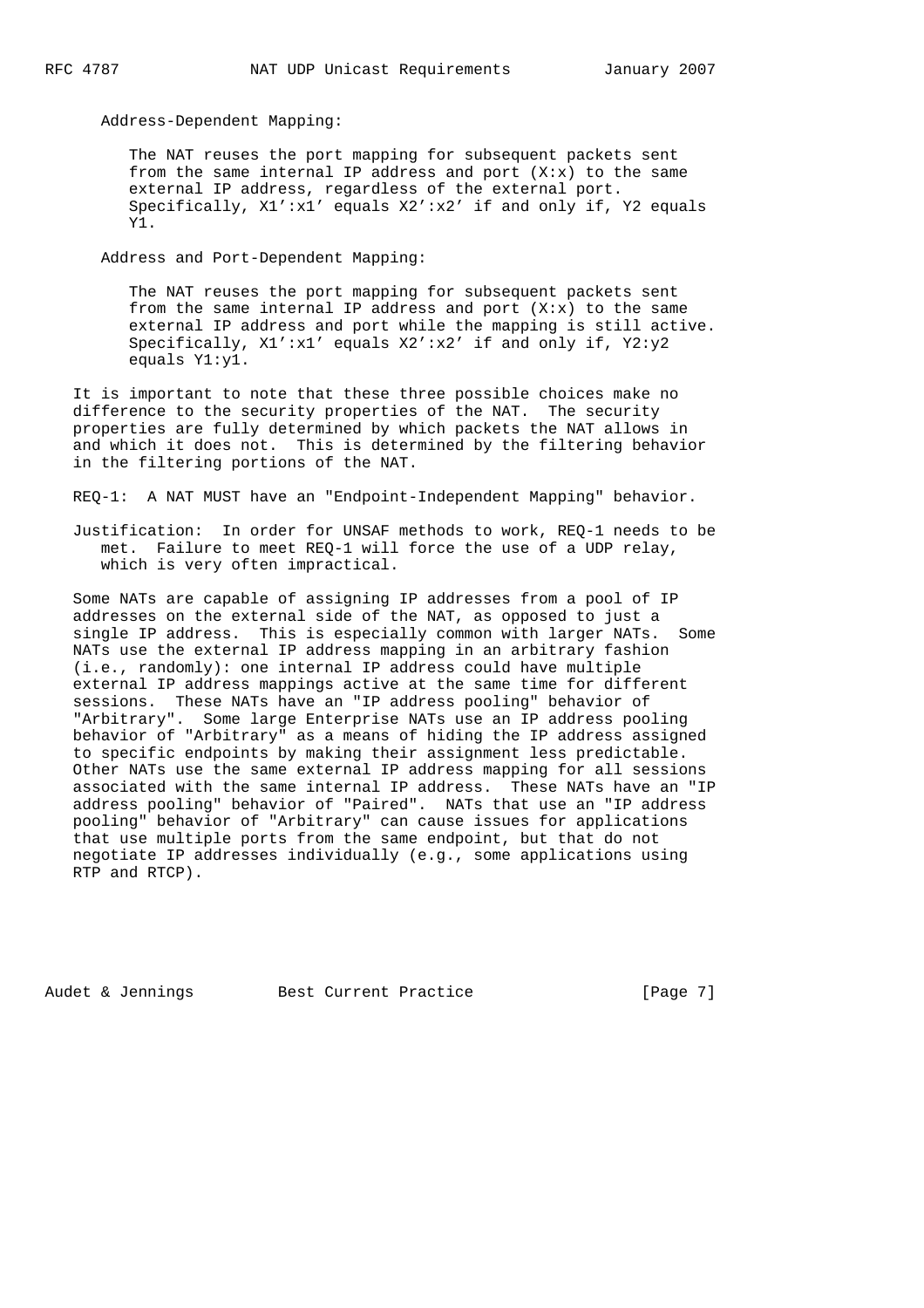- REQ-2: It is RECOMMENDED that a NAT have an "IP address pooling" behavior of "Paired". Note that this requirement is not applicable to NATs that do not support IP address pooling.
- Justification: This will allow applications that use multiple ports originating from the same internal IP address to also have the same external IP address. This is to avoid breaking peer-to-peer applications that are not capable of negotiating the IP address for RTP and the IP address for RTCP separately. As such it is envisioned that this requirement will become less important as applications become NAT-friendlier with time. The main reason why this requirement is here is that in a peer-to-peer application, you are subject to the other peer's mistake. In particular, in the context of SIP, if my application supports the extensions defined in [RFC3605] for indicating RTP and RTCP addresses and ports separately, but the other peer does not, there may still be breakage in the form of the stream losing RTCP packets. This requirement will avoid the loss of RTP in this context, although the loss of RTCP may be inevitable in this particular example. It is also worth noting that RFC 3605 is unfortunately not a mandatory part of SIP [RFC3261]. Therefore, this requirement will address a particularly nasty problem that will prevail for a significant period of time.

Audet & Jennings Best Current Practice [Page 8]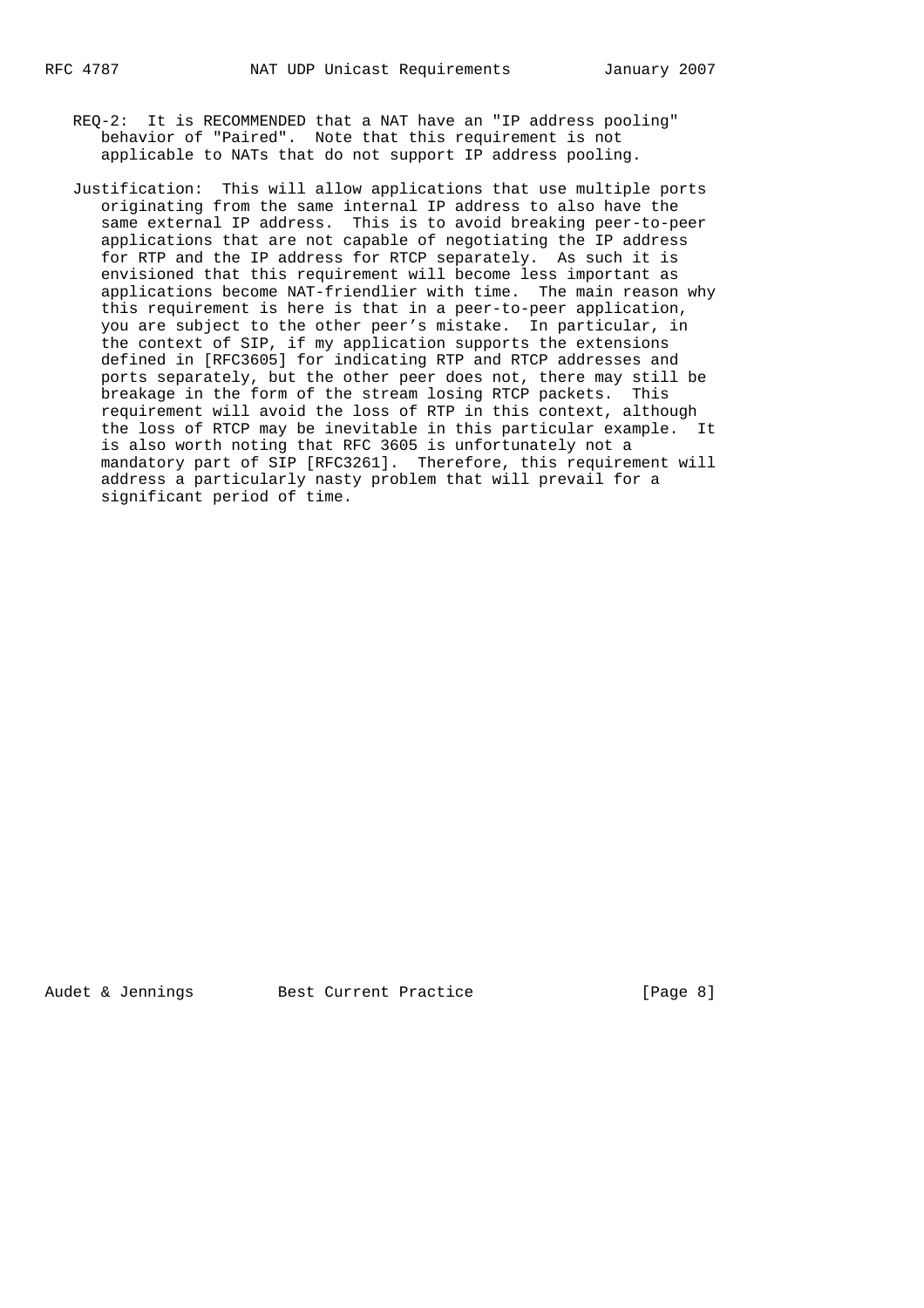### 4.2. Port Assignment

4.2.1. Port Assignment Behavior

This section uses the following diagram for reference.



#### Port Assignment

 Some NATs attempt to preserve the port number used internally when assigning a mapping to an external IP address and port (e.g., x1=x1', x2=x2'). This port assignment behavior is referred to as "port preservation". In case of port collision, these NATs attempt a variety of techniques for coping. For example, some NATs will overridden the previous mapping to preserve the same port. Other NATs will assign a different IP address from a pool of external IP addresses; this is only possible as long as the NAT has enough external IP addresses; if the port is already in use on all available external IP addresses, then these NATs will pick a different port (i.e., they don't do port preservation anymore).

 Some NATs use "Port overloading", i.e., they always use port preservation even in the case of collision (i.e., X1'=X2' and x1=x2=x1'=x2'). Most applications will fail if the NAT uses "Port overloading".

 A NAT that does not attempt to make the external port numbers match the internal port numbers in any case is referred to as "no port preservation".

Audet & Jennings Best Current Practice [Page 9]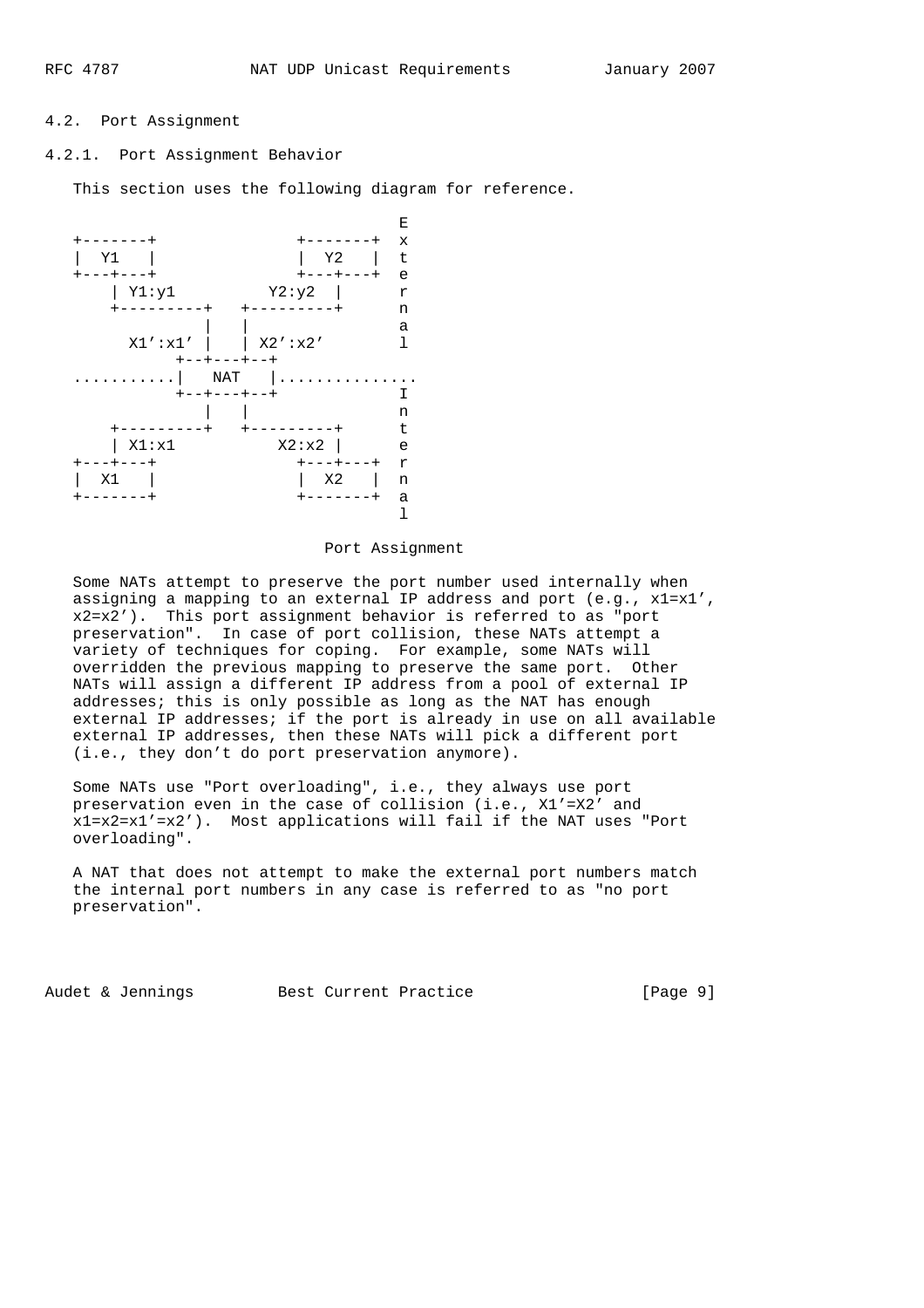When NATs do allocate a new source port, there is the issue of which IANA-defined range of port to choose. The ranges are "well-known" from 0 to 1023, "registered" from 1024 to 49151, and "dynamic/ private" from 49152 through 65535. For most protocols, these are destination ports and not source ports, so mapping a source port to a source port that is already registered is unlikely to have any bad effects. Some NATs may choose to use only the ports in the dynamic range; the only downside of this practice is that it limits the number of ports available. Other NAT devices may use everything but the well-known range and may prefer to use the dynamic range first, or possibly avoid the actual registered ports in the registered range. Other NATs preserve the port range if it is in the well-known range. [RFC0768] specifies that the source port is set to zero if no reply packets are expected. In this case, it does not matter what the NAT maps it to, as the source port will not be used. However, many common OS APIs do not allow a user to send from port zero, applications do not use port zero, and the behavior of various existing NATs with regards to a packet with a source of port zero is unknown. This document does not specify any normative behavior for a NAT when handling a packet with a source port of zero which means that applications cannot count on any sort of deterministic behavior for these packets.

- REQ-3: A NAT MUST NOT have a "Port assignment" behavior of "Port overloading".
	- a) If the host's source port was in the range 0-1023, it is RECOMMENDED the NAT's source port be in the same range. If the host's source port was in the range 1024-65535, it is RECOMMENDED that the NAT's source port be in that range.
- Justification: This requirement must be met in order to enable two applications on the internal side of the NAT both to use the same port to try to communicate with the same destination. NATs that implement port preservation have to deal with conflicts on ports, and the multiple code paths this introduces often result in nondeterministic behavior. However, it should be understood that when a port is randomly assigned, it may just randomly happen to be assigned the same port. Applications must, therefore, be able to deal with both port preservation and no port preservation.
	- a) Certain applications expect the source UDP port to be in the well-known range. See the discussion of Network File System port expectations in [RFC2623] for an example.

Audet & Jennings Best Current Practice [Page 10]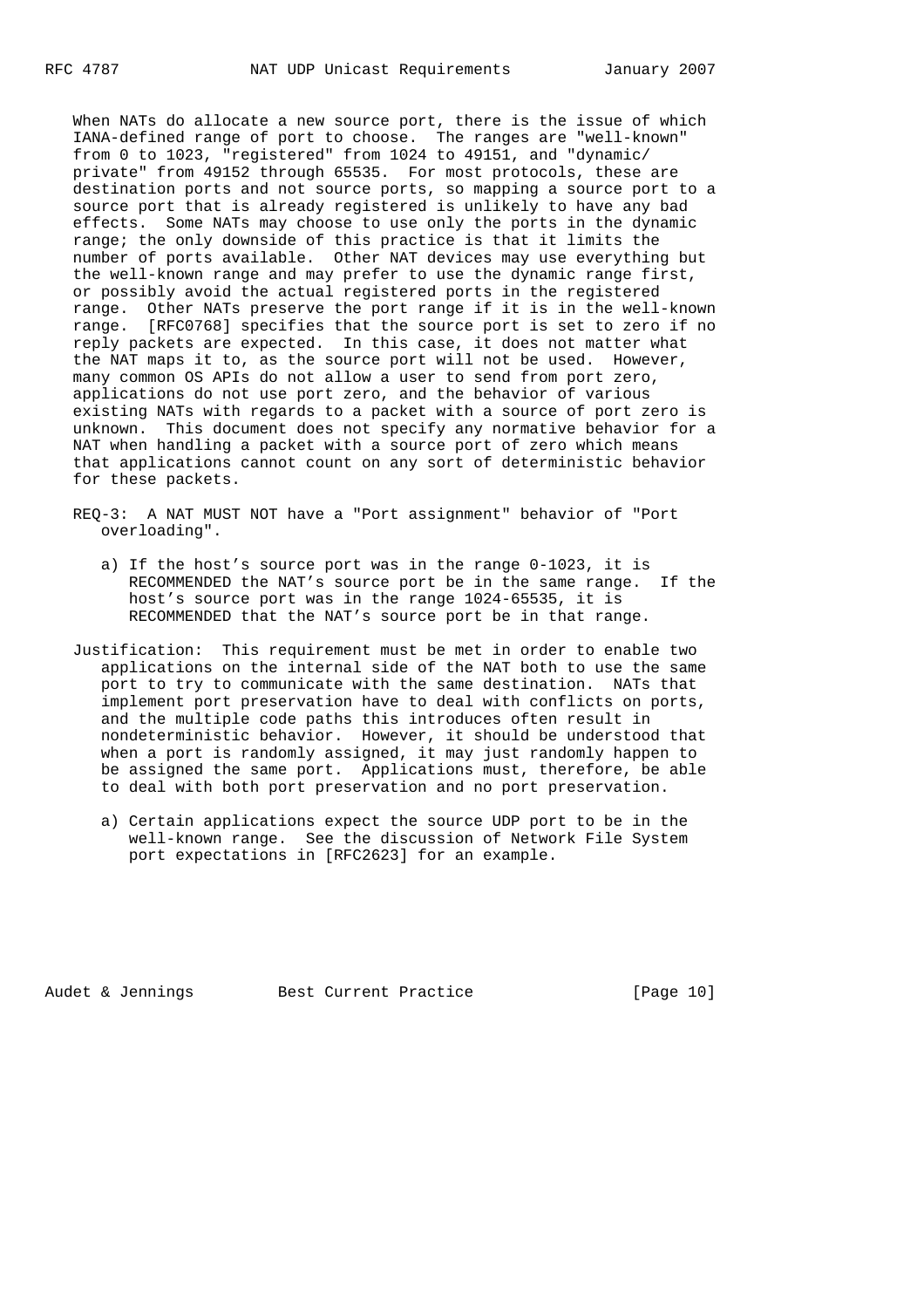## 4.2.2. Port Parity

 Some NATs preserve the parity of the UDP port, i.e., an even port will be mapped to an even port, and an odd port will be mapped to an odd port. This behavior respects the [RFC3550] rule that RTP use even ports, and RTCP use odd ports. RFC 3550 allows any port numbers to be used for RTP and RTCP if the two numbers are specified separately; for example, using [RFC3605]. However, some implementations do not include RFC 3605, and do not recognize when the peer has specified the RTCP port separately using RFC 3605. If such an implementation receives an odd RTP port number from the peer (perhaps after having been translated by a NAT), and then follows the RFC 3550 rule to change the RTP port to the next lower even number, this would obviously result in the loss of RTP. NAT-friendly application aspects are outside the scope of this document. It is expected that this issue will fade away with time, as implementations improve. Preserving the port parity allows for supporting communication with peers that do not support explicit specification of both RTP and RTCP port numbers.

 REQ-4: It is RECOMMENDED that a NAT have a "Port parity preservation" behavior of "Yes".

 Justification: This is to avoid breaking peer-to-peer applications that do not explicitly and separately specify RTP and RTCP port numbers and that follow the RFC 3550 rule to decrement an odd RTP port to make it even. The same considerations apply, as per the IP address pooling requirement.

4.2.3. Port Contiguity

 Some NATs attempt to preserve the port contiguity rule of RTCP=RTP+1. These NATs do things like sequential assignment or port reservation. Sequential port assignment assumes that the application will open a mapping for RTP first and then open a mapping for RTCP. It is not practical to enforce this requirement on all applications. Furthermore, there is a problem with glare if many applications (or endpoints) are trying to open mappings simultaneously. Port preservation is also problematic since it is wasteful, especially considering that a NAT cannot reliably distinguish between RTP over UDP and other UDP packets where there is no contiguity rule. For those reasons, it would be too complex to attempt to preserve the contiguity rule by suggesting specific NAT behavior, and it would certainly break the deterministic behavior rule.

 In order to support both RTP and RTCP, it will therefore be necessary that applications follow rules to negotiate RTP and RTCP separately, and account for the very real possibility that the RTCP=RTP+1 rule

Audet & Jennings Best Current Practice [Page 11]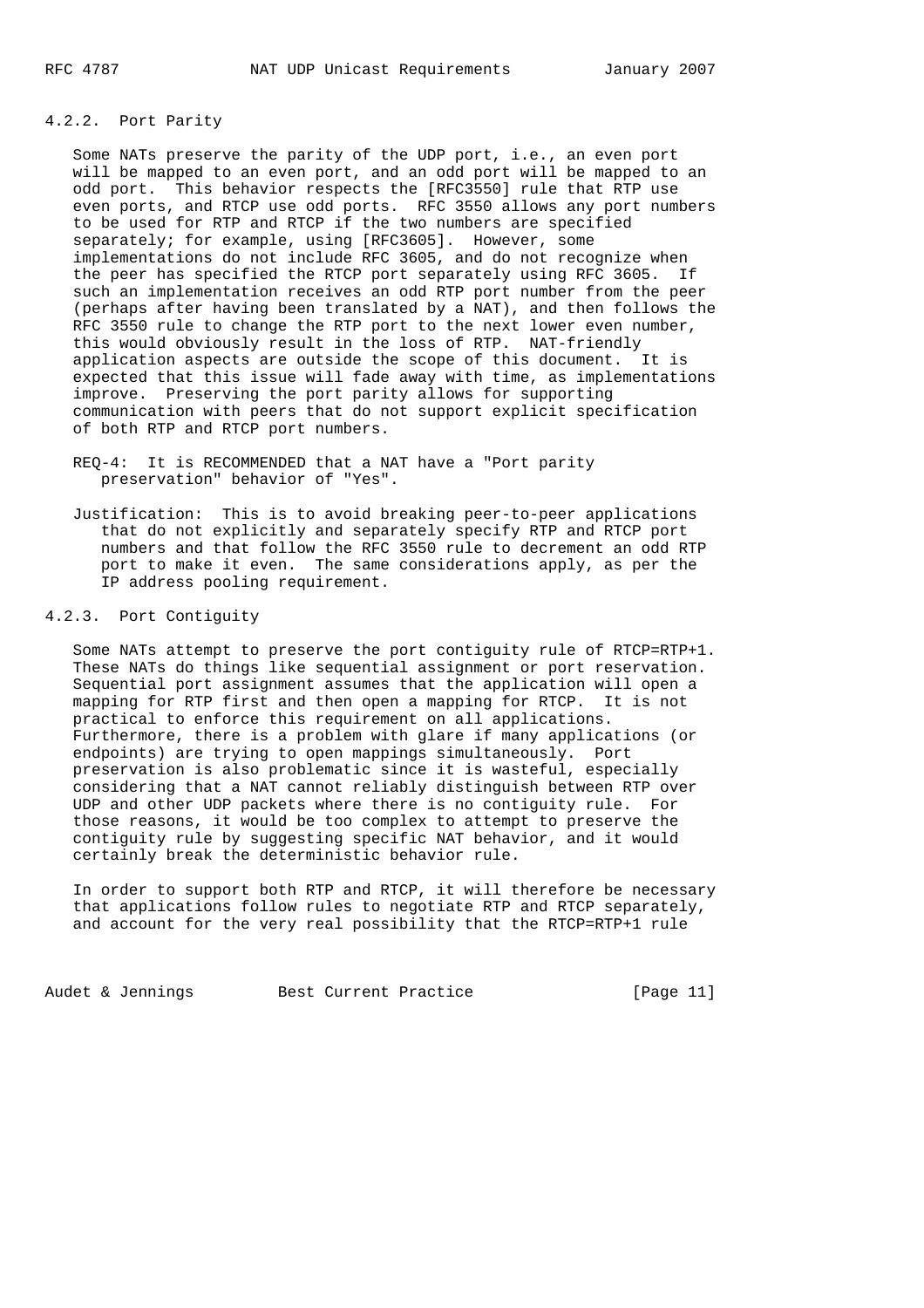will be broken. As this is an application requirement, it is outside the scope of this document.

4.3. Mapping Refresh

 NAT mapping timeout implementations vary, but include the timer's value and the way the mapping timer is refreshed to keep the mapping alive.

 The mapping timer is defined as the time a mapping will stay active without packets traversing the NAT. There is great variation in the values used by different NATs.

- REQ-5: A NAT UDP mapping timer MUST NOT expire in less than two minutes, unless REQ-5a applies.
	- a) For specific destination ports in the well-known port range (ports 0-1023), a NAT MAY have shorter UDP mapping timers that are specific to the IANA-registered application running over that specific destination port.
	- b) The value of the NAT UDP mapping timer MAY be configurable.
	- c) A default value of five minutes or more for the NAT UDP mapping timer is RECOMMENDED.
- Justification: This requirement is to ensure that the timeout is long enough to avoid too-frequent timer refresh packets.
	- a) Some UDP protocols using UDP use very short-lived connections. There can be very many such connections; keeping them all in a connections table could cause considerable load on the NAT. Having shorter timers for these specific applications is, therefore, an optimization technique. It is important that the shorter timers applied to specific protocols be used sparingly, and only for protocols using well-known destination ports that are known to have a shorter timer, and that are known not to be used by any applications for other purposes.
	- b) Configuration is desirable for adapting to specific networks and troubleshooting.
	- c) This default is to avoid too-frequent timer refresh packets.

 Some NATs keep the mapping active (i.e., refresh the timer value) when a packet goes from the internal side of the NAT to the external side of the NAT. This is referred to as having a NAT Outbound refresh behavior of "True".

Audet & Jennings Best Current Practice [Page 12]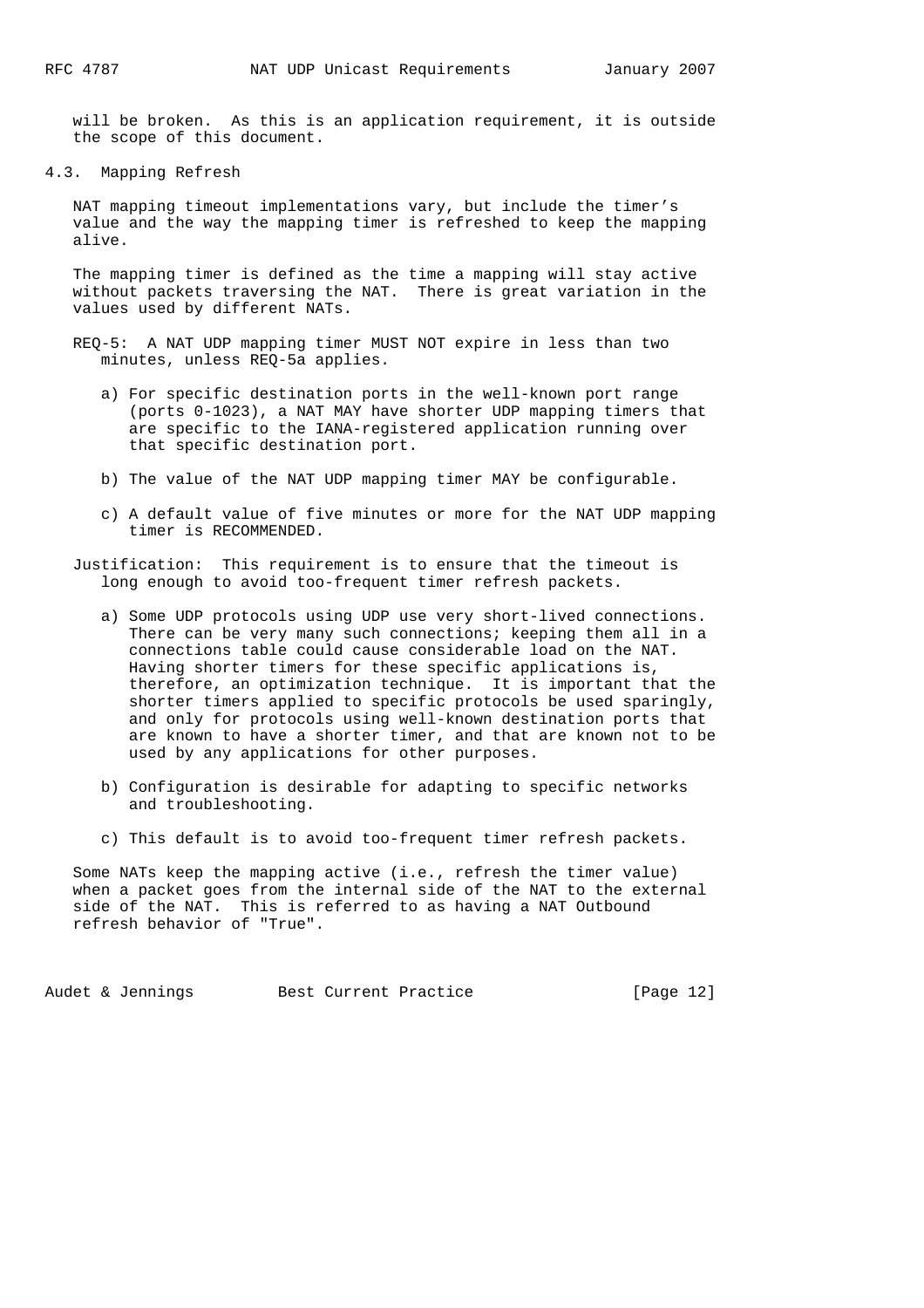Some NATs keep the mapping active when a packet goes from the external side of the NAT to the internal side of the NAT. This is referred to as having a NAT Inbound Refresh Behavior of "True".

 Some NATs keep the mapping active on both, in which case, both properties are "True".

- REQ-6: The NAT mapping Refresh Direction MUST have a "NAT Outbound refresh behavior" of "True".
	- a) The NAT mapping Refresh Direction MAY have a "NAT Inbound refresh behavior" of "True".
- Justification: Outbound refresh is necessary for allowing the client to keep the mapping alive.
	- a) Inbound refresh may be useful for applications with no outgoing UDP traffic. However, allowing inbound refresh may allow an external attacker or misbehaving application to keep a mapping alive indefinitely. This may be a security risk. Also, if the process is repeated with different ports, over time, it could use up all the ports on the NAT.
- 4.4. Conflicting Internal and External IP Address Spaces

 Many NATs, particularly consumer-level devices designed to be deployed by nontechnical users, routinely obtain their external IP address, default router, and other IP configuration information for their external interface dynamically from an external network, such as an upstream ISP. The NAT, in turn, automatically sets up its own internal subnet in one of the private IP address spaces assigned to this purpose in [RFC1918], typically providing dynamic IP configuration services for hosts on this internal network.

 Auto-configuration of NATs and private networks can be problematic, however, if the NAT's external network is also in RFC 1918 private address space. In a common scenario, an ISP places its customers behind a NAT and hands out private RFC 1918 addresses to them. Some of these customers, in turn, deploy consumer-level NATs, which, in effect, act as "second-level" NATs, multiplexing their own private RFC 1918 IP subnets onto the single RFC 1918 IP address provided by the ISP. There is no inherent guarantee, in this case, that the ISP's "intermediate" privately-addressed network and the customer's internal privately-addressed network will not use numerically identical or overlapping RFC 1918 IP subnets. Furthermore, customers of consumer-level NATs cannot be expected to have the technical

Audet & Jennings Best Current Practice [Page 13]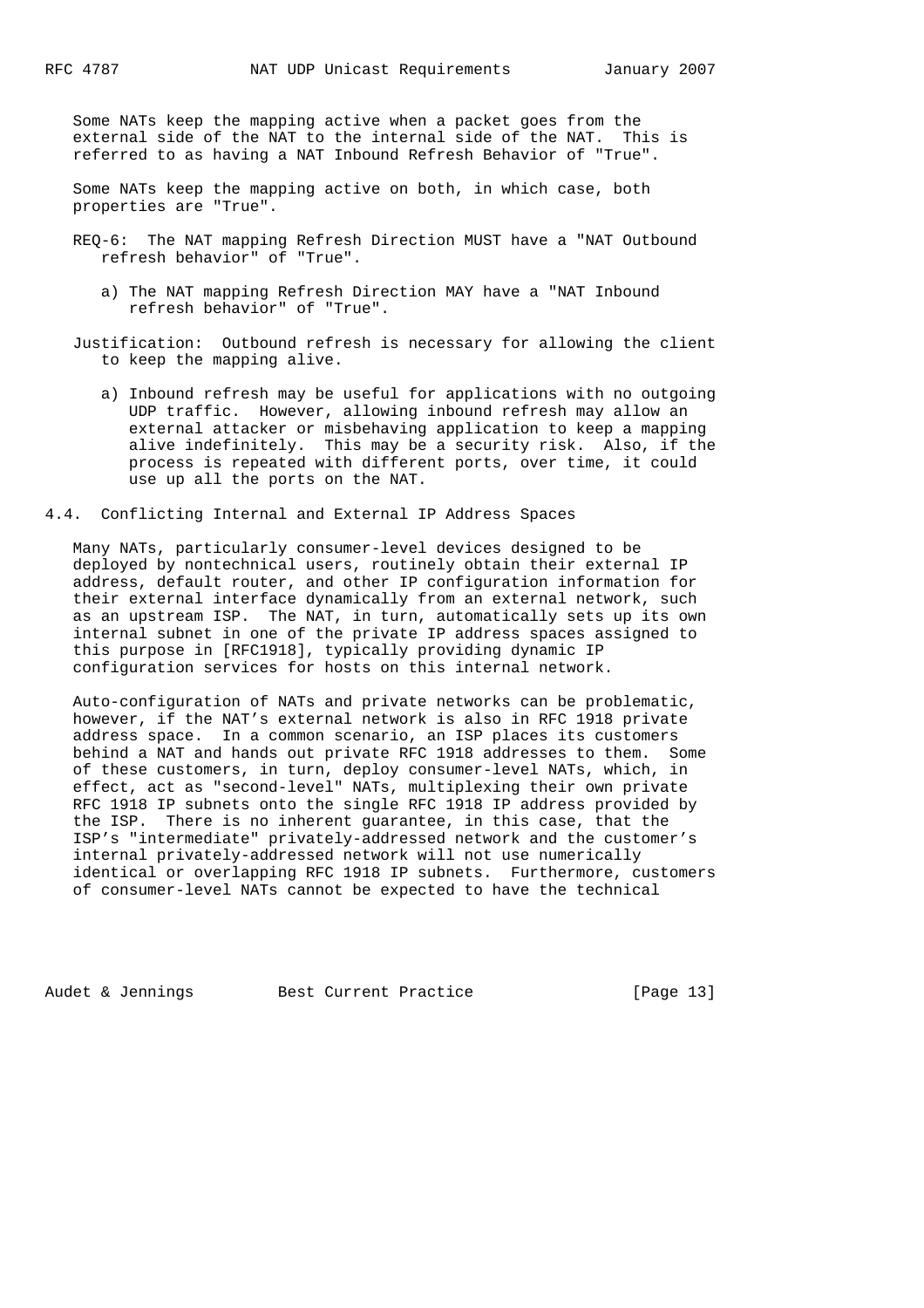knowledge to prevent this scenario from occurring by manually configuring their internal network with non-conflicting RFC 1918 subnets.

 NAT vendors need to design their NATs to ensure that they function correctly and robustly even in such problematic scenarios. One possible solution is for the NAT to ensure that whenever its external link is configured with an RFC 1918 private IP address, the NAT automatically selects a different, non-conflicting RFC 1918 IP subnet for its internal network. A disadvantage of this solution is that, if the NAT's external interface is dynamically configured or re configured after its internal network is already in use, then the NAT may have to renumber its entire internal network dynamically if it detects a conflict.

 An alternative solution is for the NAT to be designed so that it can translate and forward traffic correctly, even when its external and internal interfaces are configured with numerically overlapping IP subnets. In this scenario, for example, if the NAT's external interface has been assigned an IP address P in RFC 1918 space, then there might also be an internal node I having the same RFC 1918 private IP address P. An IP packet with destination address P on the external network is directed at the NAT, whereas an IP packet with the same destination address P on the internal network is directed at node I. The NAT therefore needs to maintain a clear operational distinction between "external IP addresses" and "internal IP addresses" to avoid confusing internal node I with its own external interface. In general, the NAT needs to allow all internal nodes (including I) to communicate with all external nodes having public (non-RFC 1918) IP addresses, or having private IP addresses that do not conflict with the addresses used by its internal network.

- REQ-7: A NAT device whose external IP interface can be configured dynamically MUST either (1) automatically ensure that its internal network uses IP addresses that do not conflict with its external network, or (2) be able to translate and forward traffic between all internal nodes and all external nodes whose IP addresses numerically conflict with the internal network.
- Justification: If a NAT's external and internal interfaces are configured with overlapping IP subnets, then there is, of course, no way for an internal host with RFC 1918 IP address Q to initiate a direct communication session to an external node having the same RFC 1918 address Q, or to other external nodes with IP addresses that numerically conflict with the internal subnet. Such nodes can still open communication sessions indirectly via NAT traversal techniques, however, with the help of a third-party server, such as a STUN server having a public, non-RFC 1918 IP address. In

Audet & Jennings Best Current Practice [Page 14]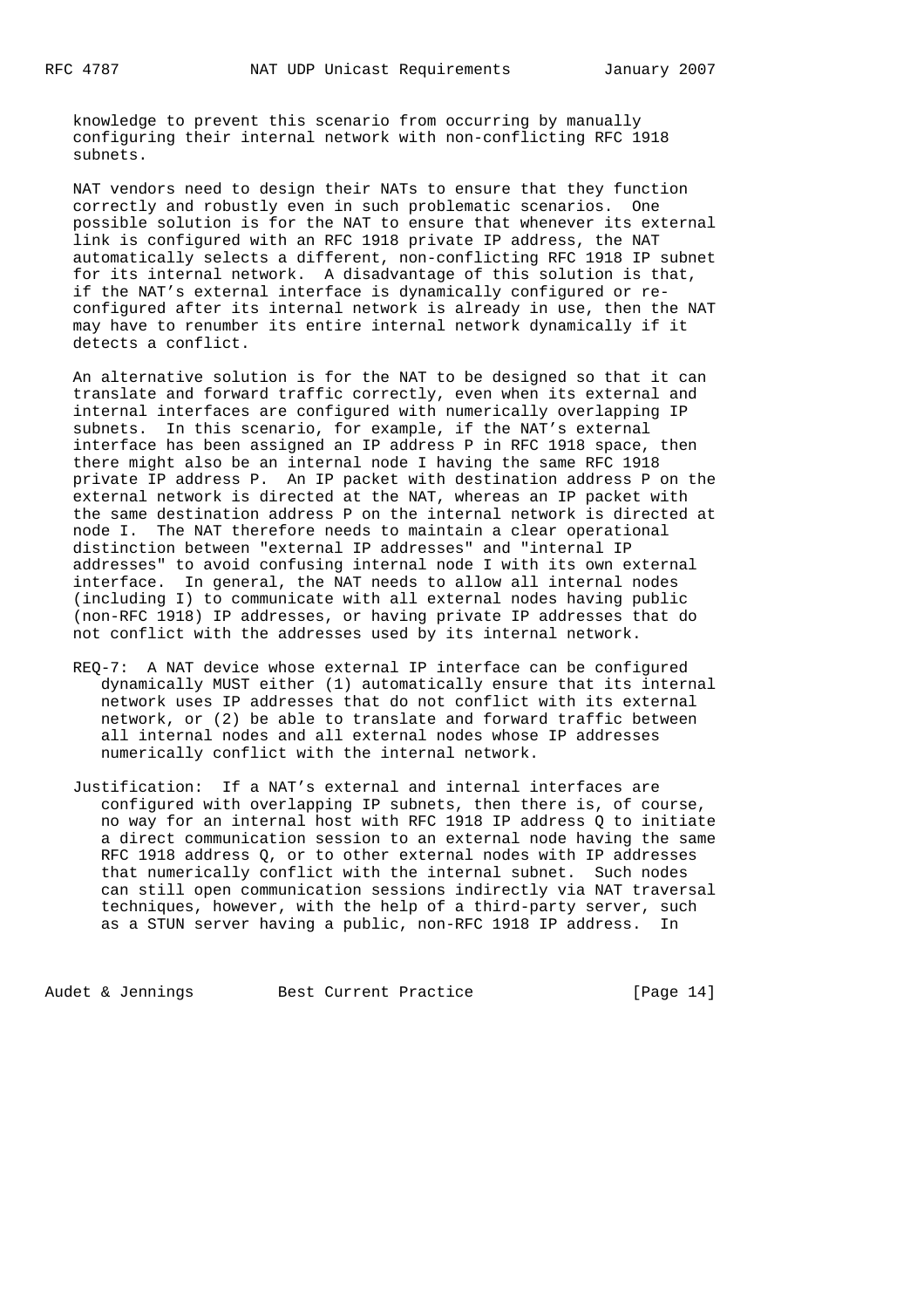this case, nodes with conflicting private RFC 1918 addresses on opposite sides of the second-level NAT can communicate with each other via their respective temporary public endpoints on the main Internet, as long as their common, first-level NAT (e.g., the upstream ISP's NAT) supports hairpinning behavior, as described in Section 6.

### 5. Filtering Behavior

This section describes various filtering behaviors observed in NATs.

 When an internal endpoint opens an outgoing session through a NAT, the NAT assigns a filtering rule for the mapping between an internal IP:port (X:x) and external IP:port (Y:y) tuple.

 The key behavior to describe is what criteria are used by the NAT to filter packets originating from specific external endpoints.

Endpoint-Independent Filtering:

 The NAT filters out only packets not destined to the internal address and port X:x, regardless of the external IP address and port source (Z:z). The NAT forwards any packets destined to X:x. In other words, sending packets from the internal side of the NAT to any external IP address is sufficient to allow any packets back to the internal endpoint.

Address-Dependent Filtering:

 The NAT filters out packets not destined to the internal address  $X: x$ . Additionally, the NAT will filter out packets from Y:y destined for the internal endpoint X:x if X:x has not sent packets to Y:any previously (independently of the port used by Y). In other words, for receiving packets from a specific external endpoint, it is necessary for the internal endpoint to send packets first to that specific external endpoint's IP address.

Address and Port-Dependent Filtering:

 This is similar to the previous behavior, except that the external port is also relevant. The NAT filters out packets not destined for the internal address X:x. Additionally, the NAT will filter out packets from Y:y destined for the internal endpoint X:x if X:x has not sent packets to Y:y previously. In other words, for receiving packets from a specific external endpoint, it is necessary for the internal endpoint to send packets first to that external endpoint's IP address and port.

Audet & Jennings Best Current Practice [Page 15]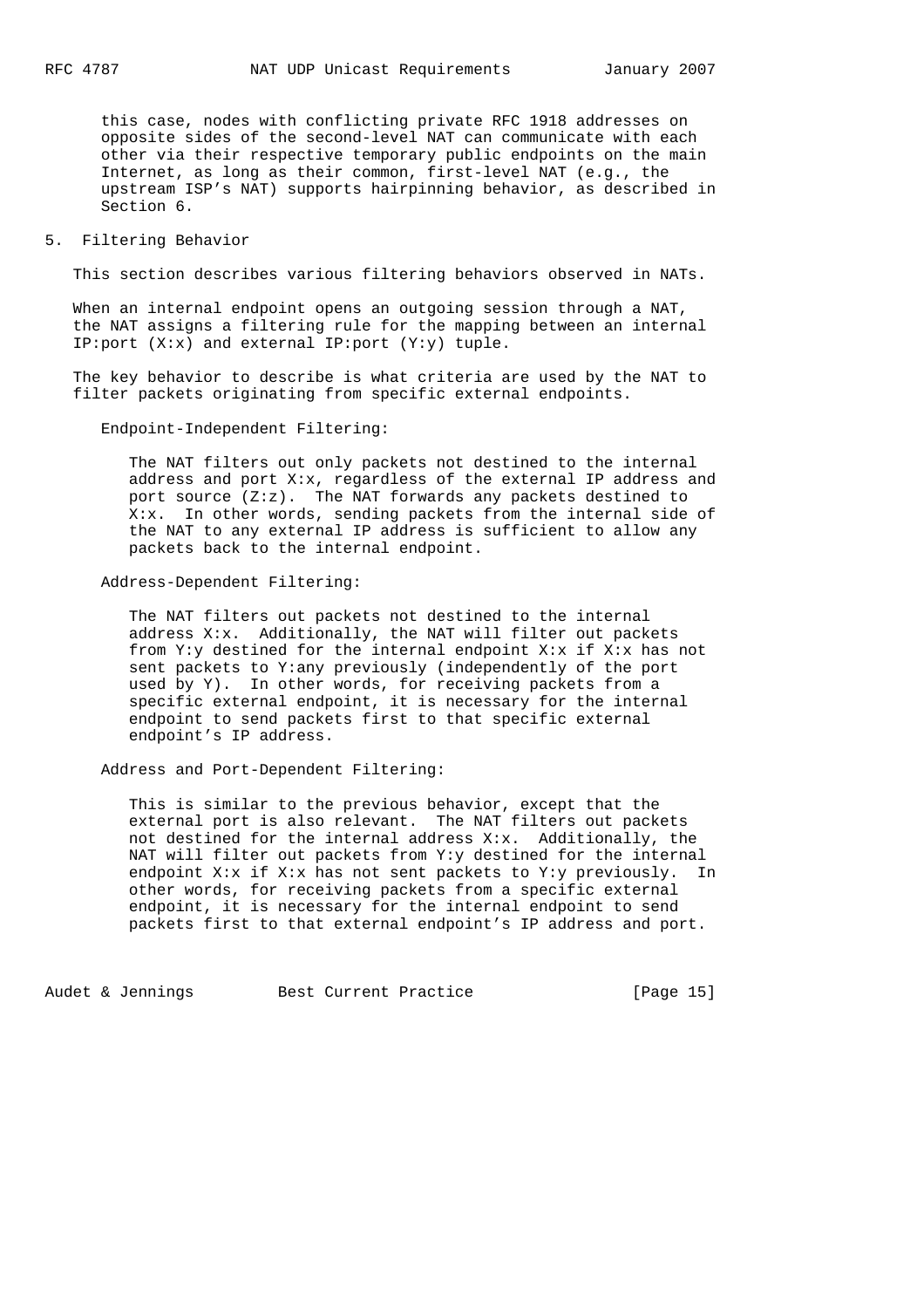- REQ-8: If application transparency is most important, it is RECOMMENDED that a NAT have an "Endpoint-Independent Filtering" behavior. If a more stringent filtering behavior is most important, it is RECOMMENDED that a NAT have an "Address-Dependent Filtering" behavior.
	- a) The filtering behavior MAY be an option configurable by the administrator of the NAT.
- Justification: The recommendation to use Endpoint-Independent Filtering is aimed at maximizing application transparency; in particular, for applications that receive media simultaneously from multiple locations (e.g., gaming), or applications that use rendezvous techniques. However, it is also possible that, in some circumstances, it may be preferable to have a more stringent filtering behavior. Filtering independently of the external endpoint is not as secure: An unauthorized packet could get through a specific port while the port was kept open if it was lucky enough to find the port open. In theory, filtering based on both IP address and port is more secure than filtering based only on the IP address (because the external endpoint could, in reality, be two endpoints behind another NAT, where one of the two endpoints is an attacker). However, such a policy could interfere with applications that expect to receive UDP packets on more than one UDP port. Using Endpoint-Independent Filtering or Address- Dependent Filtering instead of Address and Port-Dependent Filtering on a NAT (say, NAT-A) also has benefits when the other endpoint is behind a non-BEHAVE compliant NAT (say, NAT-B) that does not support REQ-1. When the endpoints use ICE, if NAT-A uses Address and Port-Dependent Filtering, connectivity will require a UDP relay. However, if NAT-A uses Endpoint-Independent Filtering or Address-Dependent Filtering, ICE will ultimately find connectivity without requiring a UDP relay. Having the filtering behavior being an option configurable by the administrator of the NAT ensures that a NAT can be used in the widest variety of deployment scenarios.

#### 6. Hairpinning Behavior

 If two hosts (called X1 and X2) are behind the same NAT and exchanging traffic, the NAT may allocate an address on the outside of the NAT for X2, called X2':x2'. If X1 sends traffic to X2':x2', it goes to the NAT, which must relay the traffic from X1 to X2. This is referred to as hairpinning and is illustrated below.

Audet & Jennings Best Current Practice [Page 16]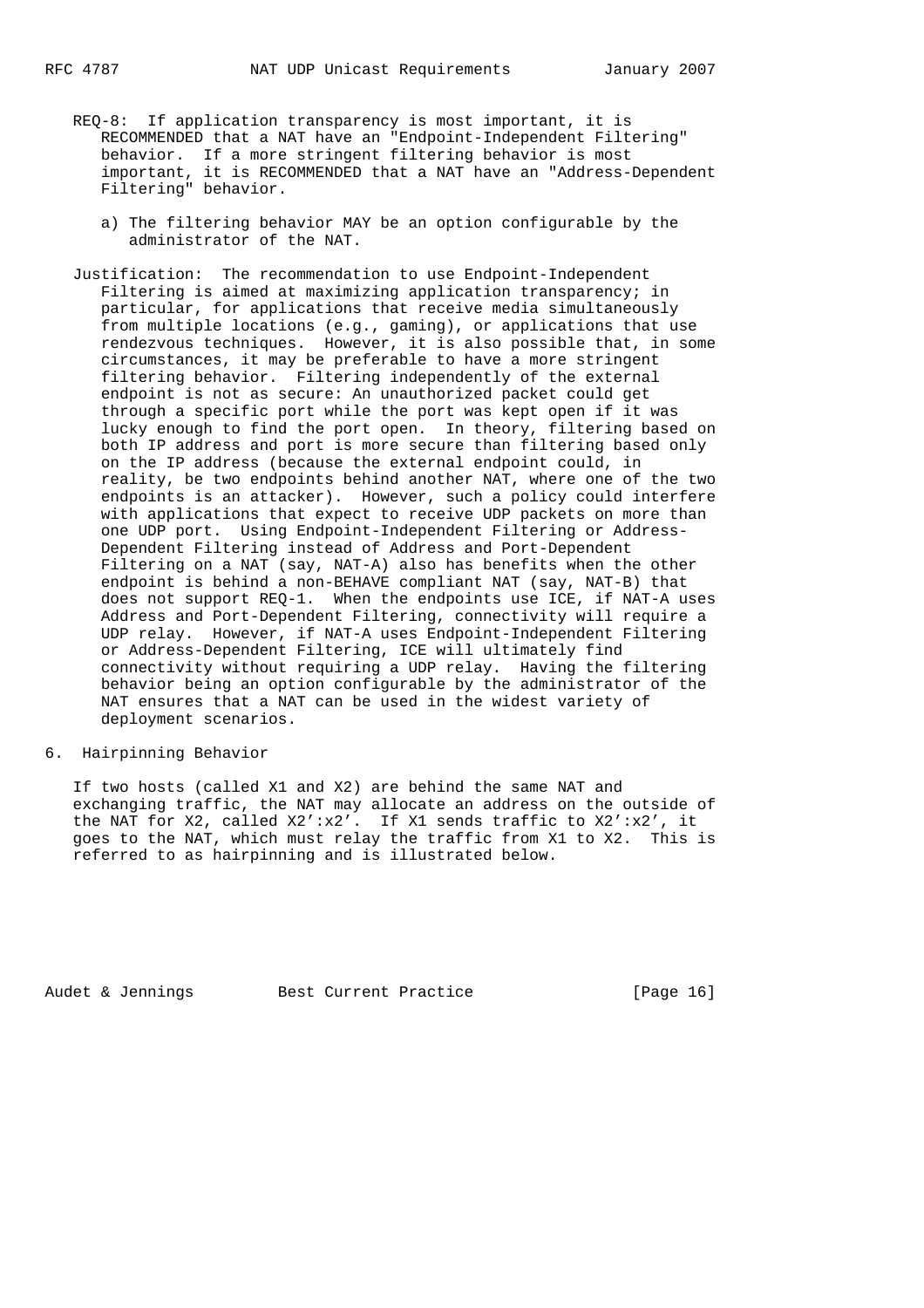```
 NAT
  +----+ from X1:x1 to X2':x2' +-----+ X1':x1'
  | X1 |>>>>>>>>>>>>>>>>>>>>>>>>>>>>>--+---
  +----+ | v |
\mathbf{v} | v |
 | v |
 | v |
  +----+ from X1':x1' to X2:x2 | v | X2':x2'
  | X2 |<<<<<<<<<<<<<<<<<<<<<<<<<<<<<--+---
  +----+ +-----+
```
Hairpinning Behavior

 Hairpinning allows two endpoints on the internal side of the NAT to communicate even if they only use each other's external IP addresses and ports.

 More formally, a NAT that supports hairpinning forwards packets originating from an internal address, X1:x1, destined for an external address X2':x2' that has an active mapping to an internal address X2:x2, back to that internal address, X2:x2. Note that typically X1' is the same as X2'.

 Furthermore, the NAT may present the hairpinned packet with either an internal  $(X1:x1)$  or an external  $(X1':x1')$  source IP address and port. Therefore, the hairpinning NAT behavior can be either "External source IP address and port" or "Internal source IP address and port". "Internal source IP address and port" may cause problems by confusing implementations that expect an external IP address and port.

REQ-9: A NAT MUST support "Hairpinning".

 a) A NAT Hairpinning behavior MUST be "External source IP address and port".

 Justification: This requirement is to allow communications between two endpoints behind the same NAT when they are trying each other's external IP addresses.

- a) Using the external source IP address is necessary for applications with a restrictive policy of not accepting packets from IP addresses that differ from what is expected.
- 7. Application Level Gateways

 Certain NATs have implemented Application Level Gateways (ALGs) for various protocols, including protocols for negotiating peer-to-peer sessions, such as SIP.

Audet & Jennings Best Current Practice [Page 17]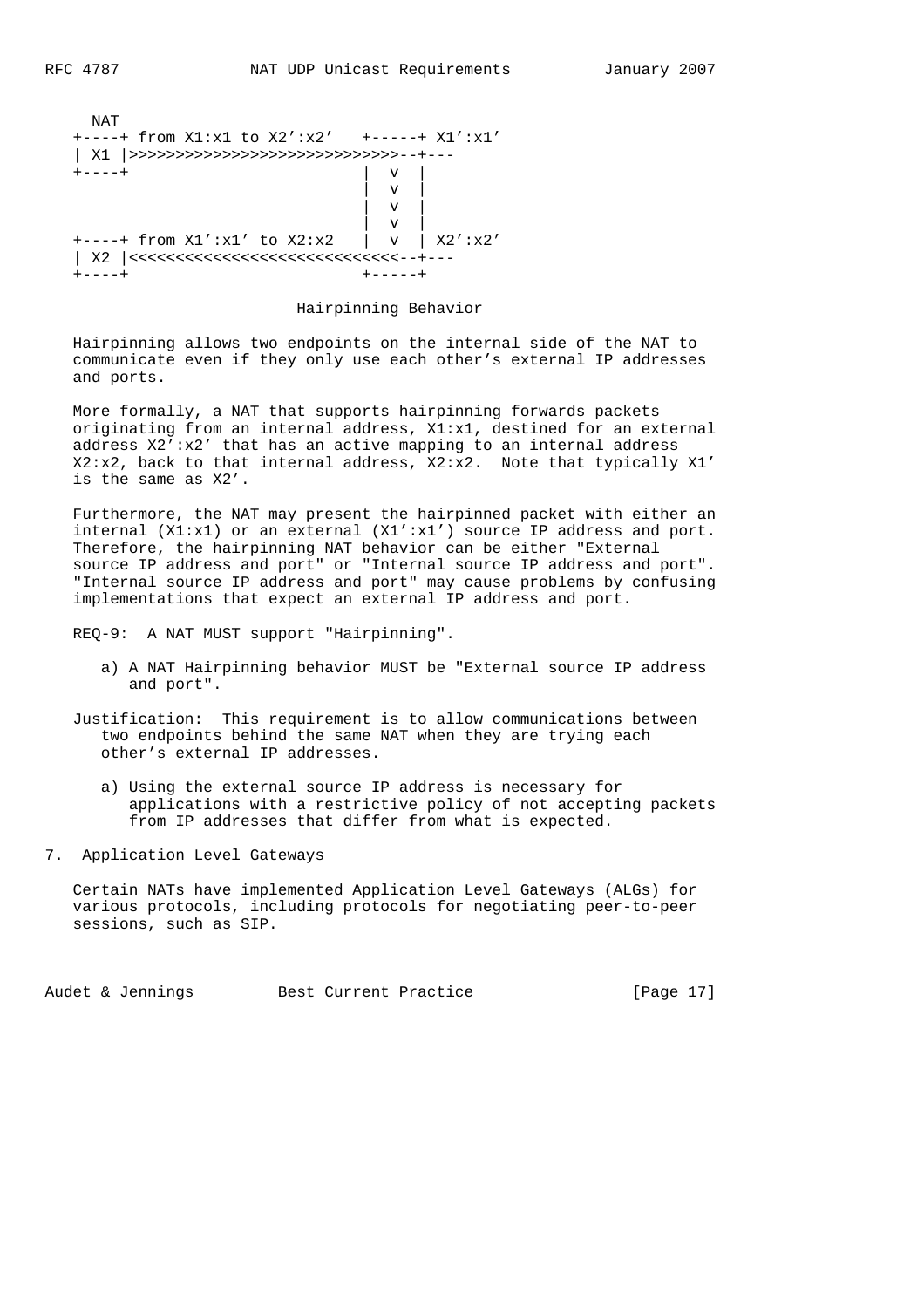Certain NATs have these ALGs turned on permanently, others have them turned on by default but allow them to be turned off, and others have them turned off by default but allow them be turned on.

 NAT ALGs may interfere with UNSAF methods or protocols that try to be NAT-aware and therefore must be used with extreme caution.

- REQ-10: To eliminate interference with UNSAF NAT traversal mechanisms and allow integrity protection of UDP communications, NAT ALGs for UDP-based protocols SHOULD be turned off. Future standards track specifications that define ALGs can update this to recommend the defaults for the ALGs that they define.
	- a) If a NAT includes ALGs, it is RECOMMENDED that the NAT allow the NAT administrator to enable or disable each ALG separately.

Justification: NAT ALGs may interfere with UNSAF methods.

 a) This requirement allows the user to enable those ALGs that are necessary to aid in the operation of some applications without enabling ALGs, which interfere with the operation of other applications.

#### 8. Deterministic Properties

 The classification of NATs is further complicated by the fact that, under some conditions, the same NAT will exhibit different behaviors. This has been seen on NATs that preserve ports or have specific algorithms for selecting a port other than a free one. If the external port that the NAT wishes to use is already in use by another session, the NAT must select a different port. This results in different code paths for this conflict case, which results in different behavior.

 For example, if three hosts X1, X2, and X3 all send from the same port x, through a port preserving NAT with only one external IP address, called X1', the first one to send (i.e., X1) will get an external port of x, but the next two will get x2' and x3' (where these are not equal to x). There are NATs where the External NAT mapping characteristics and the External Filter characteristics change between the X1:x and the X2:x mapping. To make matters worse, there are NATs where the behavior may be the same on the  $X1:x$  and X2:x mappings, but different on the third X3:x mapping.

 Another example is that some NATs have an "Endpoint-Independent Mapping", combined with "Port Overloading", as long as two endpoints are not establishing sessions to the same external direction, but then switch their behavior to "Address and Port-Dependent Mapping"

Audet & Jennings Best Current Practice [Page 18]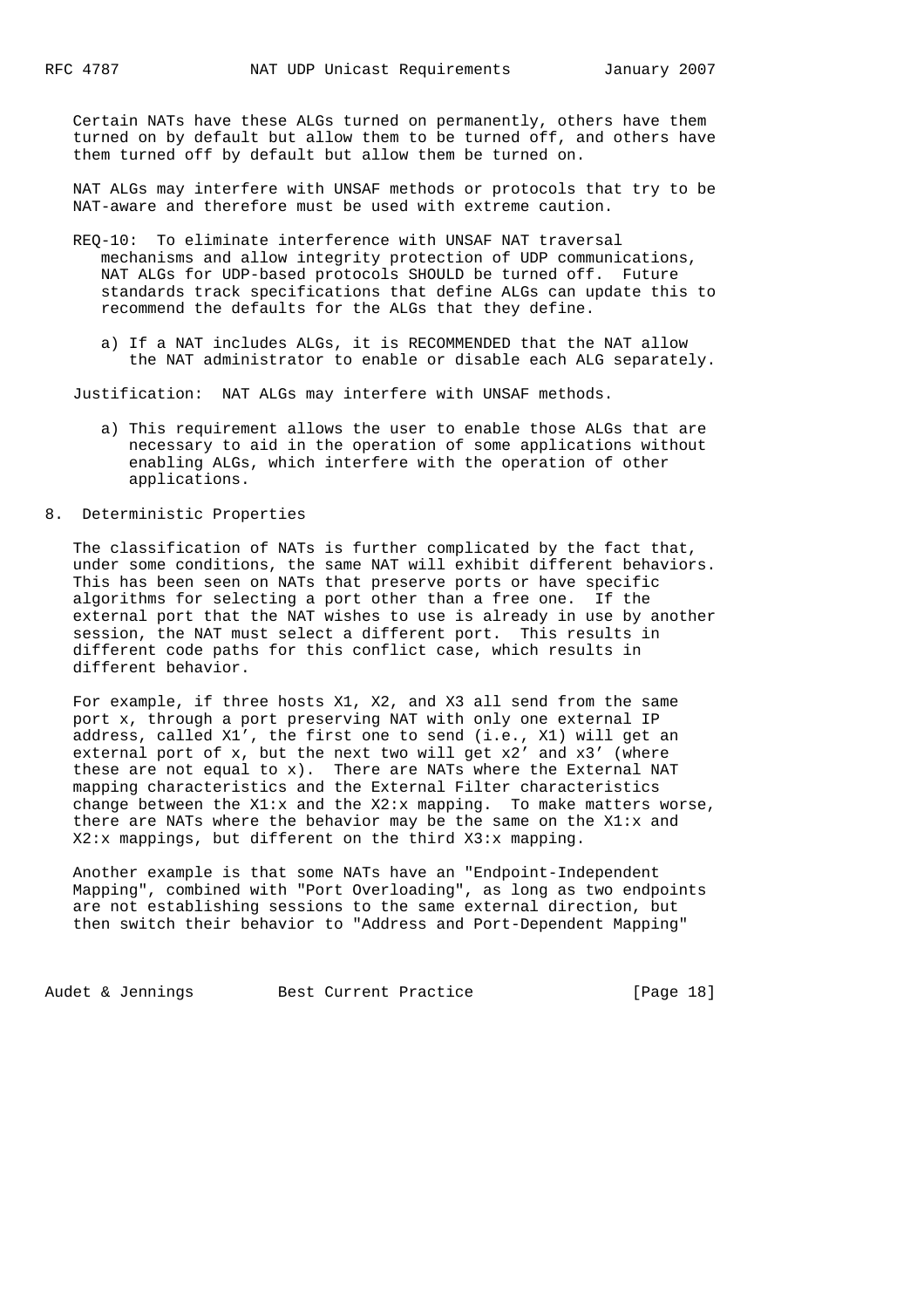without "Port Preservation" upon detection of these conflicting sessions establishments.

 Any NAT that changes the NAT Mapping or the Filtering behavior without configuration changes, at any point in time, under any particular conditions, is referred to as a "non-deterministic" NAT. NATs that don't are called "deterministic".

 Non-deterministic NATs generally change behavior when a conflict of some sort happens, i.e., when the port that would normally be used is already in use by another mapping. The NAT mapping and External Filtering in the absence of conflict is referred to as the Primary behavior. The behavior after the first conflict is referred to as Secondary and after the second conflict is referred to as Tertiary. No NATs have been observed that change on further conflicts, but it is certainly possible that they exist.

 REQ-11: A NAT MUST have deterministic behavior, i.e., it MUST NOT change the NAT translation (Section 4) or the Filtering (Section 5) Behavior at any point in time, or under any particular conditions.

 Justification: Non-deterministic NATs are very difficult to troubleshoot because they require more intensive testing. This non-deterministic behavior is the root cause of much of the uncertainty that NATs introduce about whether or not applications will work.

9. ICMP Destination Unreachable Behavior

 When a NAT sends a packet toward a host on the other side of the NAT, an ICMP message may be sent in response to that packet. That ICMP message may be sent by the destination host or by any router along the network path. The NAT's default configuration SHOULD NOT filter ICMP messages based on their source IP address. Such ICMP messages SHOULD be rewritten by the NAT (specifically, the IP headers and the ICMP payload) and forwarded to the appropriate internal or external host. The NAT needs to perform this function for as long as the UDP mapping is active. Receipt of any sort of ICMP message MUST NOT destroy the NAT mapping. A NAT that performs the functions described in the paragraph above is referred to as "support ICMP Processing".

 There is no significant security advantage to blocking ICMP Destination Unreachable packets. Additionally, blocking ICMP Destination Unreachable packets can interfere with application failover, UDP Path MTU Discovery (see [RFC1191] and [RFC1435]), and traceroute. Blocking any ICMP message is discouraged, and blocking ICMP Destination Unreachable is strongly discouraged.

Audet & Jennings Best Current Practice [Page 19]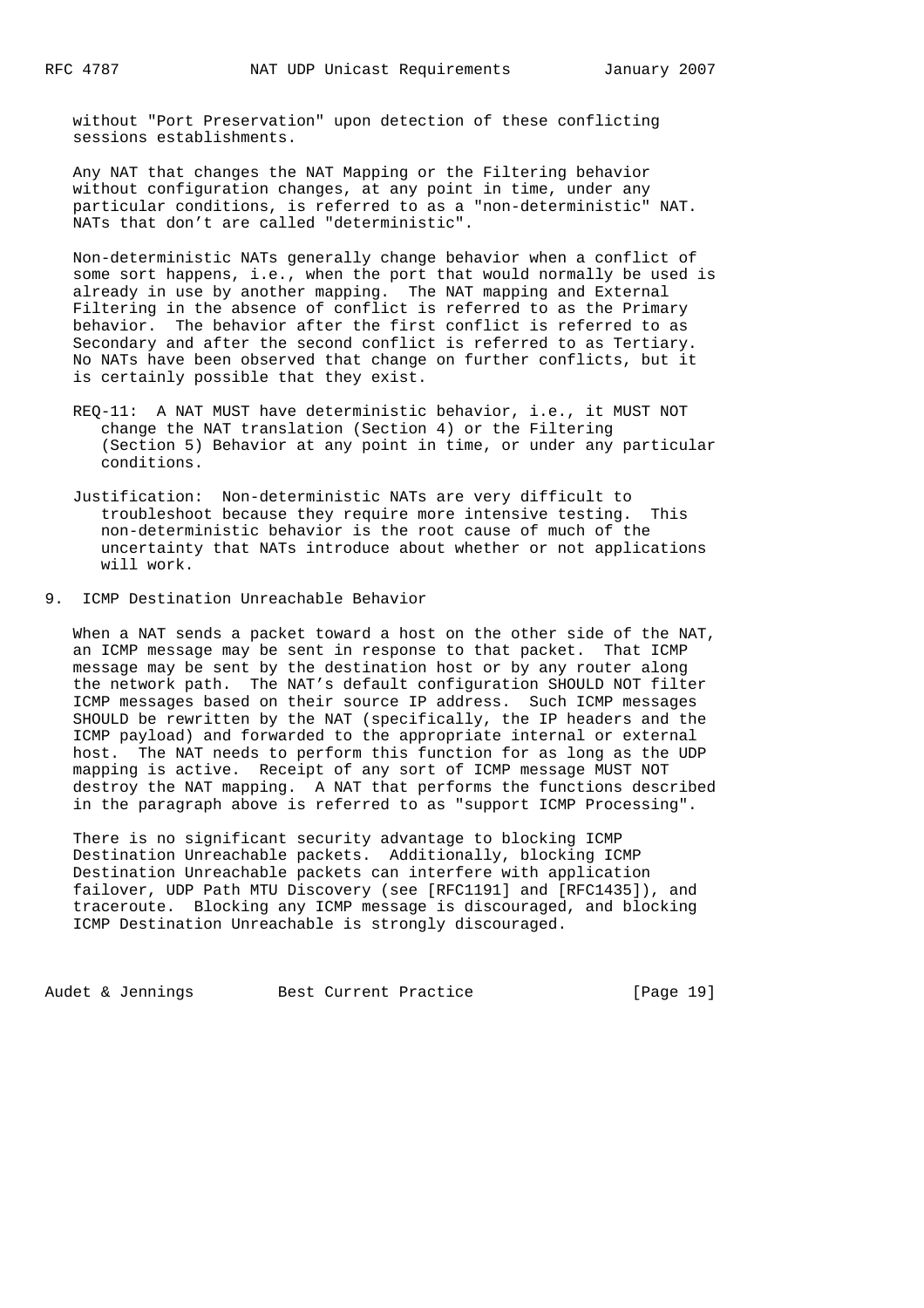- REQ-12: Receipt of any sort of ICMP message MUST NOT terminate the NAT mapping.
	- a) The NAT's default configuration SHOULD NOT filter ICMP messages based on their source IP address.
	- b) It is RECOMMENDED that a NAT support ICMP Destination Unreachable messages.
- Justification: This is easy to do and is used for many things including MTU discovery and rapid detection of error conditions, and has no negative consequences.
- 10. Fragmentation of Outgoing Packets

 When the MTU of the adjacent link is too small, fragmentation of packets going from the internal side to the external side of the NAT may occur. This can occur if the NAT is doing Point-to-Point over Ethernet (PPPoE), or if the NAT has been configured with a small MTU to reduce serialization delay when sending large packets and small higher-priority packets, or for other reasons.

 It is worth noting that many IP stacks do not use Path MTU Discovery with UDP packets.

 The packet could have its Don't Fragment bit set to 1 (DF=1) or 0  $(DF=0)$ .

- REQ-13: If the packet received on an internal IP address has DF=1, the NAT MUST send back an ICMP message "Fragmentation needed and DF set" to the host, as described in [RFC0792].
	- a) If the packet has DF=0, the NAT MUST fragment the packet and SHOULD send the fragments in order.

Justification: This is as per RFC 792.

- a) This is the same function a router performs in a similar situation [RFC1812].
- 11. Receiving Fragmented Packets

 For a variety of reasons, a NAT may receive a fragmented packet. The IP packet containing the header could arrive in any fragment, depending on network conditions, packet ordering, and the implementation of the IP stack that generated the fragments.

Audet & Jennings Best Current Practice [Page 20]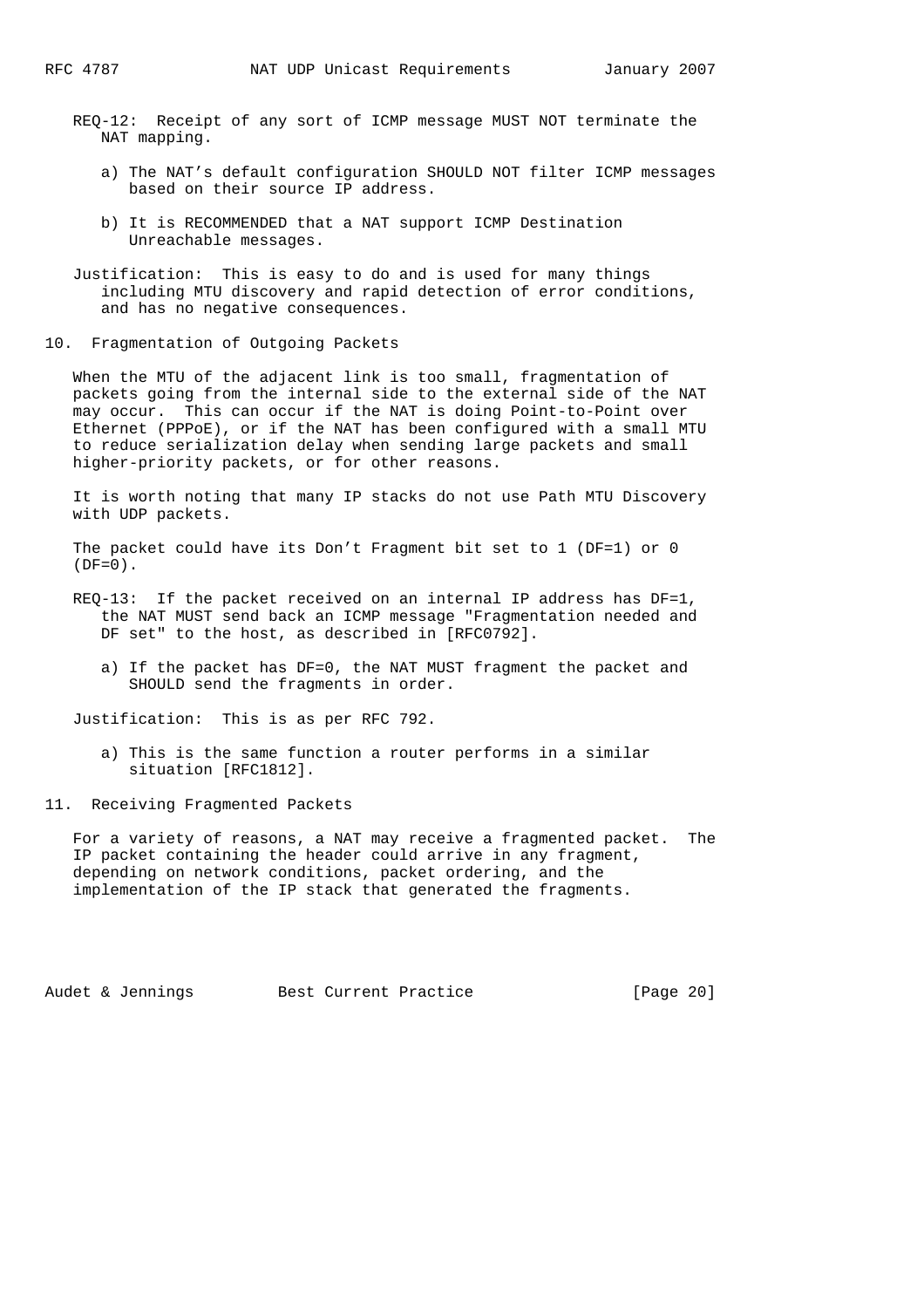A NAT that is capable only of receiving fragments in order (that is, with the header in the first packet) and forwarding each of the fragments to the internal host is described as "Received Fragments Ordered".

 A NAT that is capable of receiving fragments in or out of order and forwarding the individual fragments (or a reassembled packet) to the internal host is referred to as "Receive Fragments Out of Order". See the Security Considerations section of this document for a discussion of this behavior.

 A NAT that is neither of these is referred to as "Receive Fragments None".

- REQ-14: A NAT MUST support receiving in-order and out-of-order fragments, so it MUST have "Received Fragment Out of Order" behavior.
	- a) A NAT's out-of-order fragment processing mechanism MUST be designed so that fragmentation-based DoS attacks do not compromise the NAT's ability to process in-order and unfragmented IP packets.

Justification: See Security Considerations.

#### 12. Requirements

 The requirements in this section are aimed at minimizing the complications caused by NATs to applications, such as realtime communications and online gaming. The requirements listed earlier in the document are consolidated here into a single section.

 It should be understood, however, that applications normally do not know in advance if the NAT conforms to the recommendations defined in this section. Peer-to-peer media applications still need to use normal procedures, such as ICE [ICE].

 A NAT that supports all the mandatory requirements of this specification (i.e., the "MUST"), is "compliant with this specification". A NAT that supports all the requirements of this specification (i.e., including the "RECOMMENDED") is "fully compliant with all the mandatory and recommended requirements of this specification".

Audet & Jennings Best Current Practice [Page 21]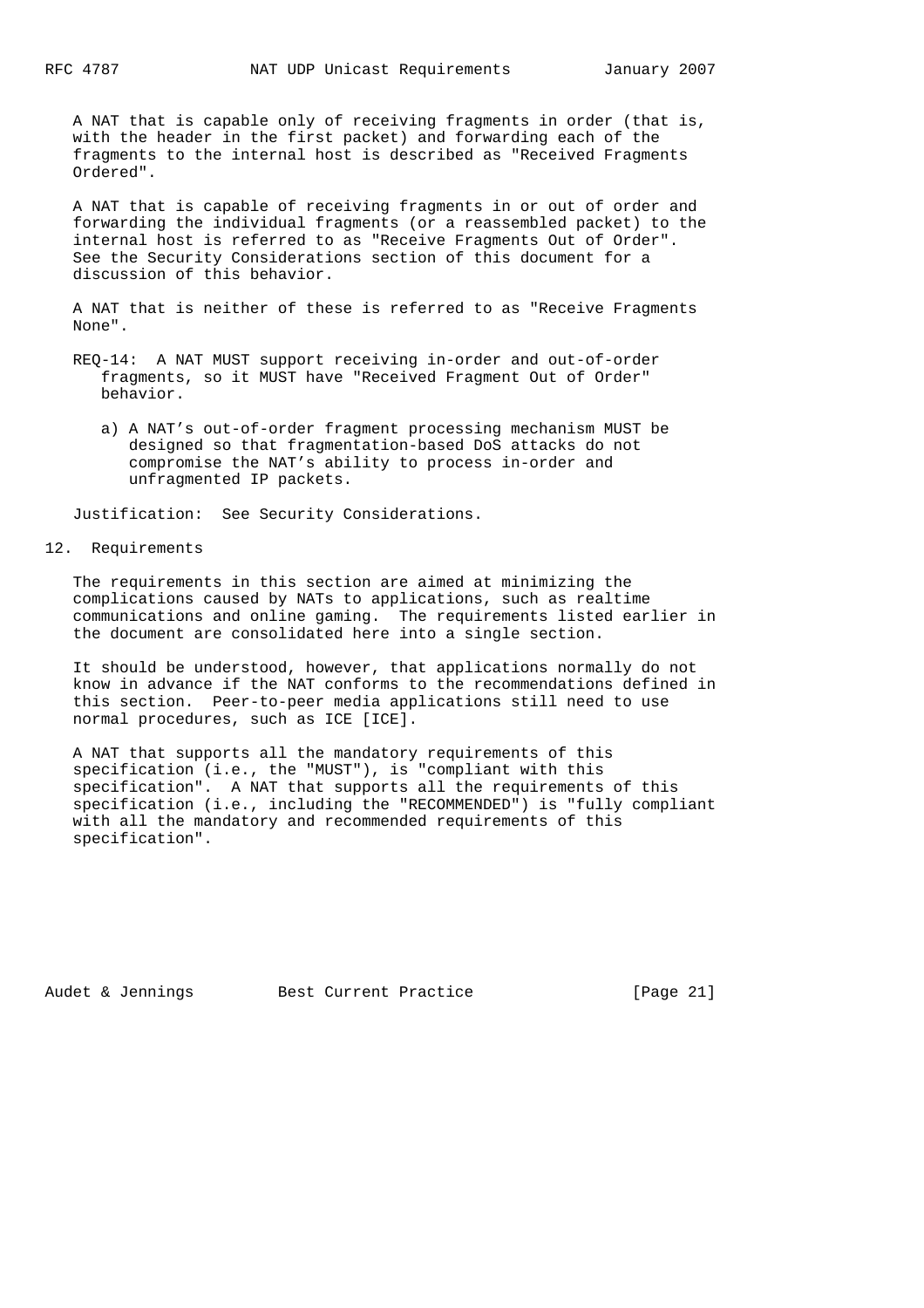REQ-1: A NAT MUST have an "Endpoint-Independent Mapping" behavior.

- REQ-2: It is RECOMMENDED that a NAT have an "IP address pooling" behavior of "Paired". Note that this requirement is not applicable to NATs that do not support IP address pooling.
- REQ-3: A NAT MUST NOT have a "Port assignment" behavior of "Port overloading".
	- a) If the host's source port was in the range 0-1023, it is RECOMMENDED the NAT's source port be in the same range. If the host's source port was in the range 1024-65535, it is RECOMMENDED that the NAT's source port be in that range.
- REQ-4: It is RECOMMENDED that a NAT have a "Port parity preservation" behavior of "Yes".
- REQ-5: A NAT UDP mapping timer MUST NOT expire in less than two minutes, unless REQ-5a applies.
	- a) For specific destination ports in the well-known port range (ports 0-1023), a NAT MAY have shorter UDP mapping timers that are specific to the IANA-registered application running over that specific destination port.
	- b) The value of the NAT UDP mapping timer MAY be configurable.
	- c) A default value of five minutes or more for the NAT UDP mapping timer is RECOMMENDED.
- REQ-6: The NAT mapping Refresh Direction MUST have a "NAT Outbound refresh behavior" of "True".
	- a) The NAT mapping Refresh Direction MAY have a "NAT Inbound refresh behavior" of "True".
- REQ-7 A NAT device whose external IP interface can be configured dynamically MUST either (1) Automatically ensure that its internal network uses IP addresses that do not conflict with its external network, or (2) Be able to translate and forward traffic between all internal nodes and all external nodes whose IP addresses numerically conflict with the internal network.
- REQ-8: If application transparency is most important, it is RECOMMENDED that a NAT have "Endpoint-Independent Filtering" behavior. If a more stringent filtering behavior is most important, it is RECOMMENDED that a NAT have "Address-Dependent Filtering" behavior.

Audet & Jennings Best Current Practice [Page 22]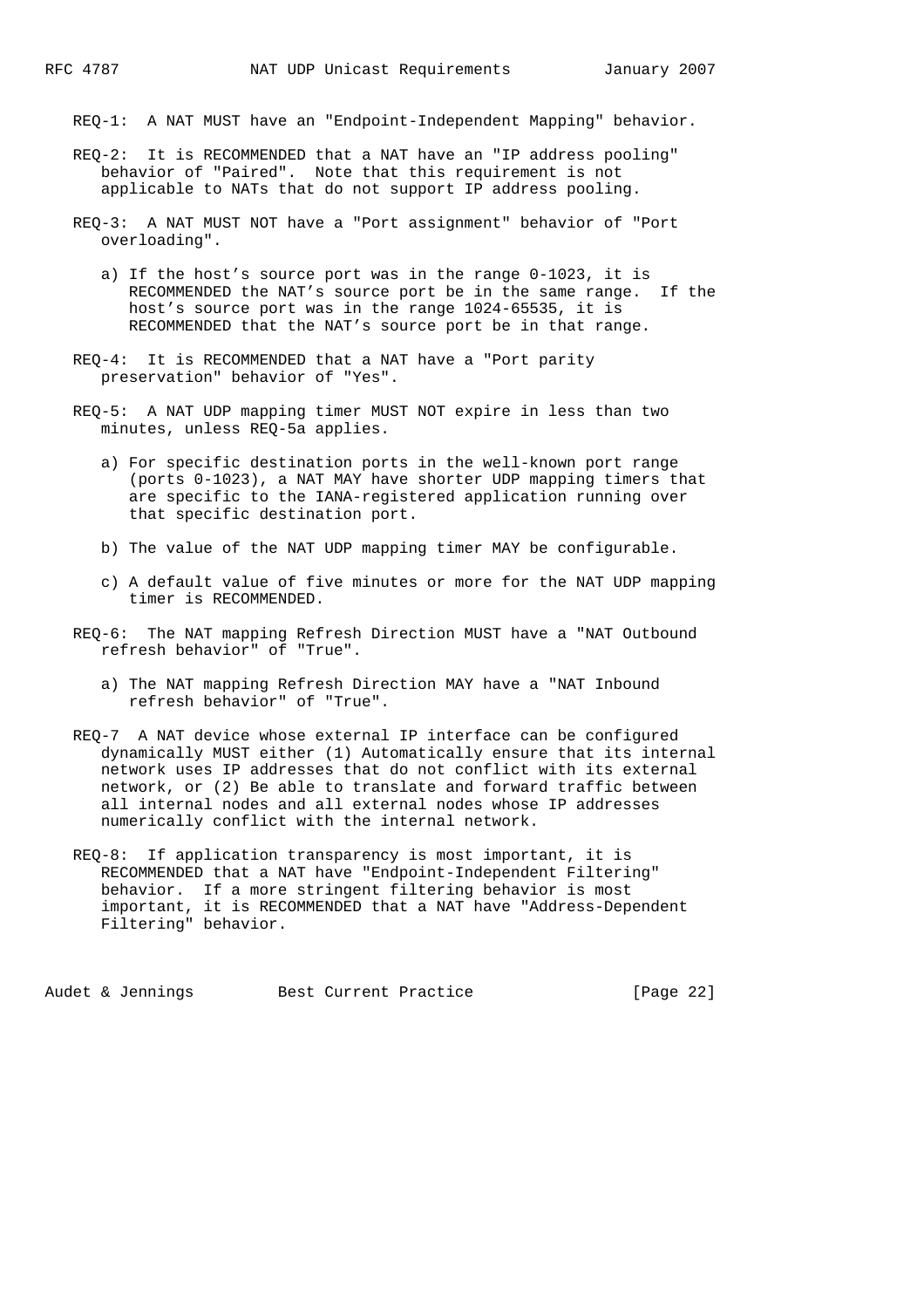- a) The filtering behavior MAY be an option configurable by the administrator of the NAT.
- REQ-9: A NAT MUST support "Hairpinning".
	- a) A NAT Hairpinning behavior MUST be "External source IP address and port".
- REQ-10: To eliminate interference with UNSAF NAT traversal mechanisms and allow integrity protection of UDP communications, NAT ALGs for UDP-based protocols SHOULD be turned off. Future standards track specifications that define an ALG can update this to recommend the ALGs on which they define default.
	- a) If a NAT includes ALGs, it is RECOMMENDED that the NAT allow the NAT administrator to enable or disable each ALG separately.
- REQ-11: A NAT MUST have deterministic behavior, i.e., it MUST NOT change the NAT translation (Section 4) or the Filtering (Section 5) Behavior at any point in time, or under any particular conditions.
- REQ-12: Receipt of any sort of ICMP message MUST NOT terminate the NAT mapping.
	- a) The NAT's default configuration SHOULD NOT filter ICMP messages based on their source IP address.
	- b) It is RECOMMENDED that a NAT support ICMP Destination Unreachable messages.
- REQ-13 If the packet received on an internal IP address has DF=1, the NAT MUST send back an ICMP message "Fragmentation needed and DF set" to the host, as described in [RFC0792].
	- a) If the packet has DF=0, the NAT MUST fragment the packet and SHOULD send the fragments in order.
- REQ-14: A NAT MUST support receiving in-order and out-of-order fragments, so it MUST have "Received Fragment Out of Order" behavior.
	- a) A NAT's out-of-order fragment processing mechanism MUST be designed so that fragmentation-based DoS attacks do not compromise the NAT's ability to process in-order and unfragmented IP packets.

Audet & Jennings Best Current Practice [Page 23]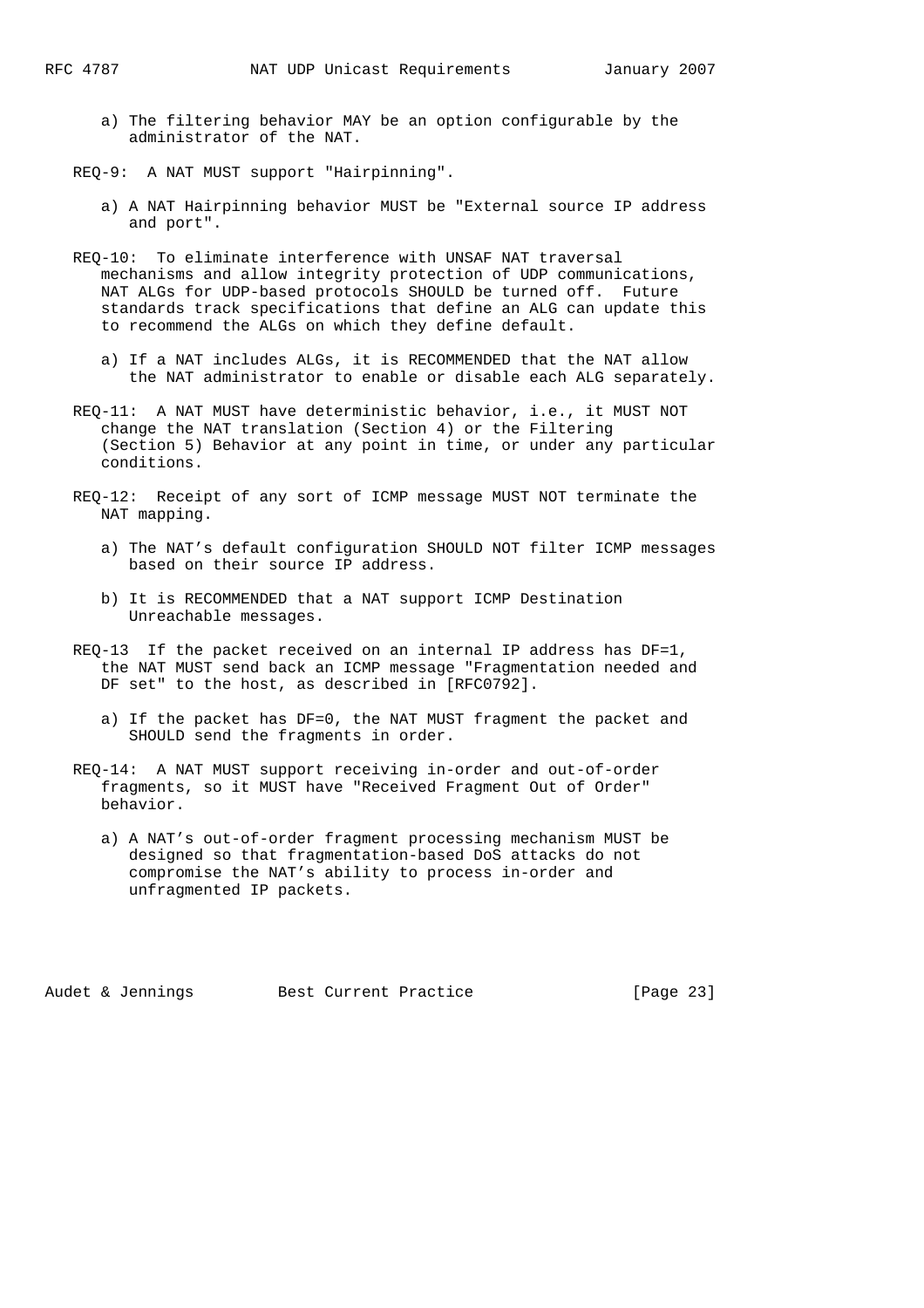#### 13. Security Considerations

 NATs are often deployed to achieve security goals. Most of the recommendations and requirements in this document do not affect the security properties of these devices, but a few of them do have security implications and are discussed in this section.

 This document recommends that the timers for mapping be refreshed on outgoing packets (see REQ-6) and does not make recommendations about whether or not inbound packets should update the timers. If inbound packets update the timers, an external attacker can keep the mapping alive forever and attack future devices that may end up with the same internal address. A device that was also the DHCP server for the private address space could mitigate this by cleaning any mappings when a DHCP lease expired. For unicast UDP traffic (the scope of this document), it may not seem relevant to support inbound timer refresh; however, for multicast UDP, the question is harder. It is expected that future documents discussing NAT behavior with multicast traffic will refine the requirements around handling of the inbound refresh timer. Some devices today do update the timers on inbound packets.

 This document recommends that the NAT filters be specific to the external IP address only (see REQ-8) and not to the external IP address and UDP port. It can be argued that this is less secure than using the IP and port. Devices that wish to filter on IP and port do still comply with these requirements.

 Non-deterministic NATs are risky from a security point of view. They are very difficult to test because they are, well, non-deterministic. Testing by a person configuring one may result in the person thinking it is behaving as desired, yet under different conditions, which an attacker can create, the NAT may behave differently. These requirements recommend that devices be deterministic.

 This document requires that NATs have an "external NAT mapping is endpoint independent" behavior. This does not reduce the security of devices. Which packets are allowed to flow across the device is determined by the external filtering behavior, which is independent of the mapping behavior.

 When a fragmented packet is received from the external side, and the packets are out of order so that the initial fragment does not arrive first, many systems simply discard the out-of-order packets. Moreover, since some networks deliver small packets ahead of large ones, there can be many out-of-order fragments. NATs that are capable of delivering these out-of-order packets are possible, but they need to store the out-of-order fragments, which can open up a

Audet & Jennings Best Current Practice [Page 24]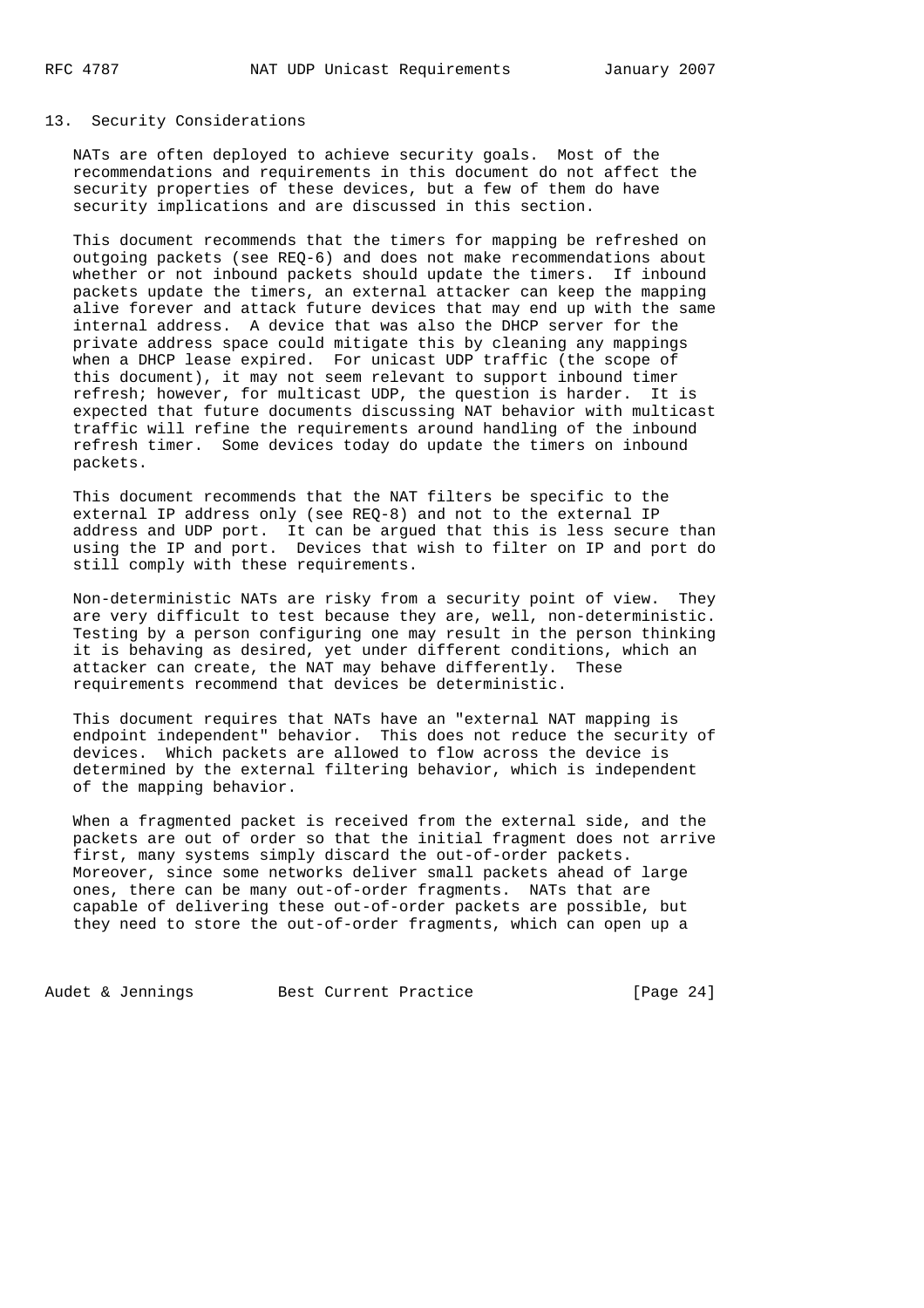Denial-of-Service (DoS) opportunity, if done incorrectly. Fragmentation has been a tool used in many attacks, some involving passing fragmented packets through NATs, and others involving DoS attacks based on the state needed to reassemble the fragments. NAT implementers should be aware of [RFC3128] and [RFC1858].

#### 14. IAB Considerations

 The IAB has studied the problem of "Unilateral Self Address Fixing", which is the general process by which a client attempts to determine its address in another realm on the other side of a NAT through a collaborative protocol reflection mechanism [RFC3424].

 This specification does not, in itself, constitute an UNSAF application. It consists of a series of requirements for NATs aimed at minimizing the negative impact that those devices have on peer-to peer media applications, especially when those applications are using UNSAF methods.

 Section 3 of UNSAF lists several practical issues with solutions to NAT problems. This document makes recommendations to reduce the uncertainty and problems introduced by these practical issues with NATs. In addition, UNSAF lists five architectural considerations. Although this is not an UNSAF proposal, it is interesting to consider the impact of this work on these architectural considerations.

- Arch-1: The scope of this is limited to UDP packets in NATs like the ones widely deployed today. The "fix" helps constrain the variability of NATs for true UNSAF solutions such as STUN.
- Arch-2: This will exit at the same rate that NATs exit. It does not imply any protocol machinery that would continue to live after NATs were gone, or make it more difficult to remove them.
- Arch-3: This does not reduce the overall brittleness of NATs, but will hopefully reduce some of the more outrageous NAT behaviors and make it easer to discuss and predict NAT behavior in given situations.
- Arch-4: This work and the results [RESULTS] of various NATs represent the most comprehensive work at IETF on what the real issues are with NATs for applications like VoIP. This work and STUN have pointed out, more than anything else, the brittleness NATs introduce and the difficulty of addressing these issues.

Audet & Jennings Best Current Practice [Page 25]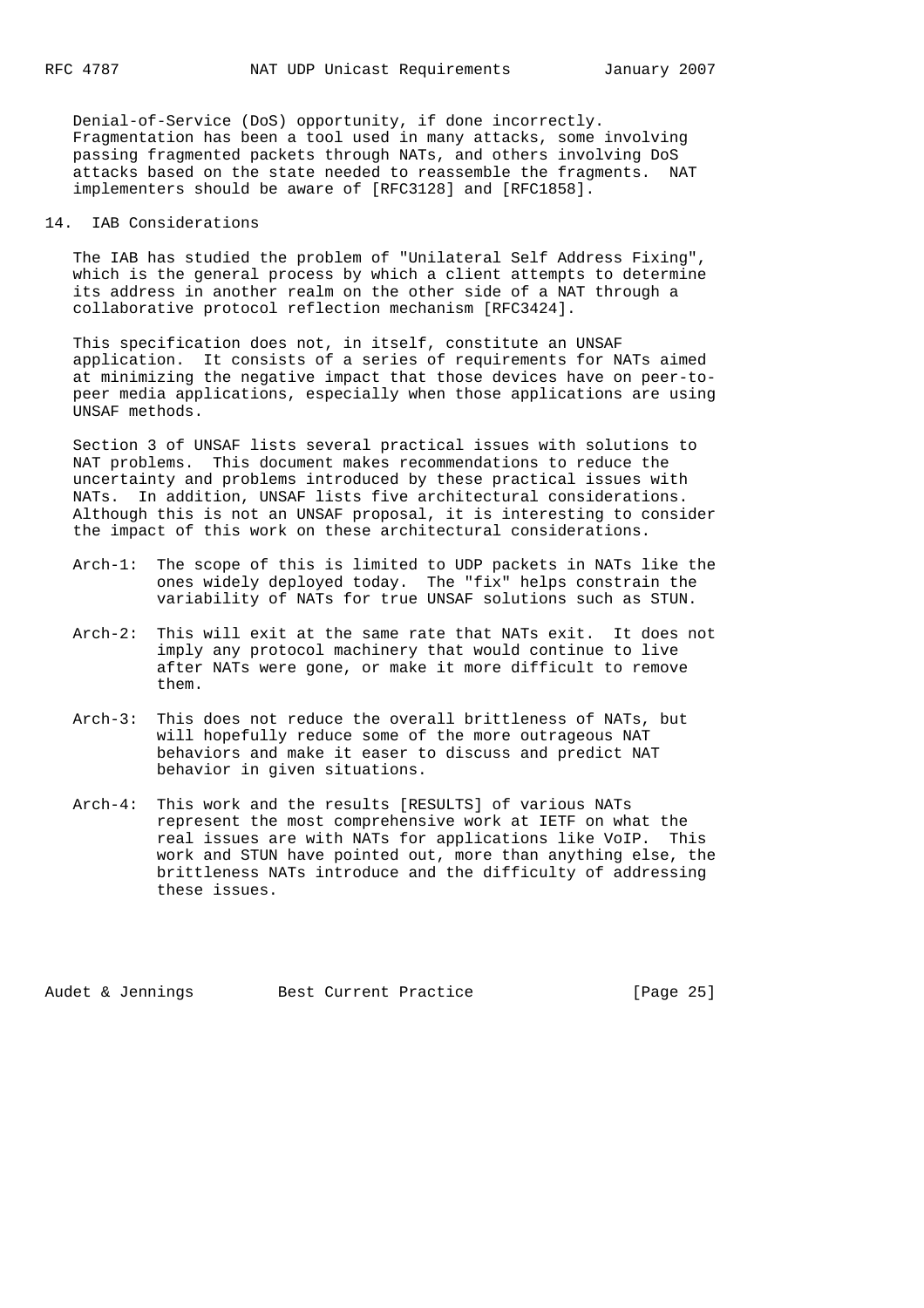Arch-5: This work and the test results [RESULTS] provide a reference model for what any UNSAF proposal might encounter in deployed NATs.

## 15. Acknowledgments

 The editor would like to acknowledge Bryan Ford, Pyda Srisuresh, and Dan Kegel for their multiple contributions on peer-to-peer communications across a NAT. Dan Wing contributed substantial text on IP fragmentation and ICMP behavior. Thanks to Rohan Mahy, Jonathan Rosenberg, Mary Barnes, Melinda Shore, Lyndsay Campbell, Geoff Huston, Jiri Kuthan, Harald Welte, Steve Casner, Robert Sanders, Spencer Dawkins, Saikat Guha, Christian Huitema, Yutaka Takeda, Paul Hoffman, Lisa Dusseault, Pekka Savola, Peter Koch, Jari Arkko, and Alfred Hoenes for their contributions.

#### 16. References

16.1. Normative References

- [RFC0768] Postel, J., "User Datagram Protocol", STD 6, RFC 768, August 1980.
- [RFC0791] Postel, J., "Internet Protocol", STD 5, RFC 791, September 1981.
- [RFC2119] Bradner, S., "Key words for use in RFCs to Indicate Requirement Levels", BCP 14, RFC 2119, March 1997.

### 16.2. Informative References

- [RFC0792] Postel, J., "Internet Control Message Protocol", STD 5, RFC 792, September 1981.
- [RFC1191] Mogul, J. and S. Deering, "Path MTU discovery", RFC 1191, November 1990.
- [RFC1435] Knowles, S., "IESG Advice from Experience with Path MTU Discovery", RFC 1435, March 1993.
- [RFC1812] Baker, F., "Requirements for IP Version 4 Routers", RFC 1812, June 1995.
- [RFC1858] Ziemba, G., Reed, D., and P. Traina, "Security Considerations for IP Fragment Filtering", RFC 1858, October 1995.

Audet & Jennings Best Current Practice [Page 26]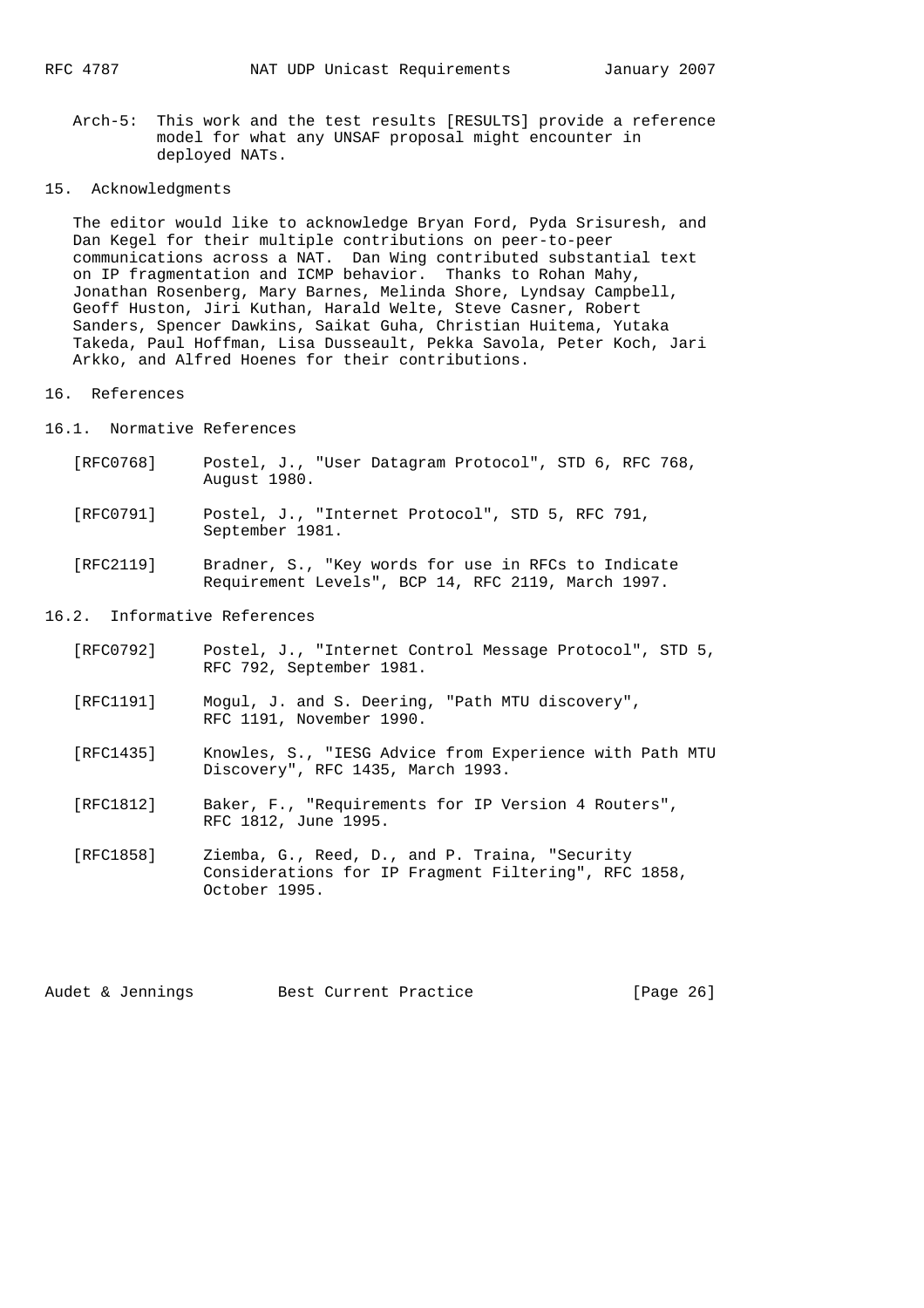- [RFC1918] Rekhter, Y., Moskowitz, R., Karrenberg, D., Groot, G., and E. Lear, "Address Allocation for Private Internets", BCP 5, RFC 1918, February 1996.
- [RFC2460] Deering, S. and R. Hinden, "Internet Protocol, Version 6 (IPv6) Specification", RFC 2460, December 1998.
- [RFC2623] Eisler, M., "NFS Version 2 and Version 3 Security Issues and the NFS Protocol's Use of RPCSEC\_GSS and Kerberos V5", RFC 2623, June 1999.
- [RFC2663] Srisuresh, P. and M. Holdrege, "IP Network Address Translator (NAT) Terminology and Considerations", RFC 2663, August 1999.
- [RFC3022] Srisuresh, P. and K. Egevang, "Traditional IP Network Address Translator (Traditional NAT)", RFC 3022, January 2001.
- [RFC3027] Holdrege, M. and P. Srisuresh, "Protocol Complications with the IP Network Address Translator", RFC 3027, January 2001.
- [RFC3128] Miller, I., "Protection Against a Variant of the Tiny Fragment Attack (RFC 1858)", RFC 3128, June 2001.
- [RFC3261] Rosenberg, J., Schulzrinne, H., Camarillo, G., Johnston, A., Peterson, J., Sparks, R., Handley, M., and E. Schooler, "SIP: Session Initiation Protocol", RFC 3261, June 2002.
- [RFC3424] Daigle, L. and IAB, "IAB Considerations for UNilateral Self-Address Fixing (UNSAF) Across Network Address Translation", RFC 3424, November 2002.
- [RFC3489] Rosenberg, J., Weinberger, J., Huitema, C., and R. Mahy, "STUN - Simple Traversal of User Datagram Protocol (UDP) Through Network Address Translators (NATs)", RFC 3489, March 2003.
- [RFC3550] Schulzrinne, H., Casner, S., Frederick, R., and V. Jacobson, "RTP: A Transport Protocol for Real-Time Applications", STD 64, RFC 3550, July 2003.
- [RFC3605] Huitema, C., "Real Time Control Protocol (RTCP) attribute in Session Description Protocol (SDP)", RFC 3605, October 2003.

Audet & Jennings Best Current Practice [Page 27]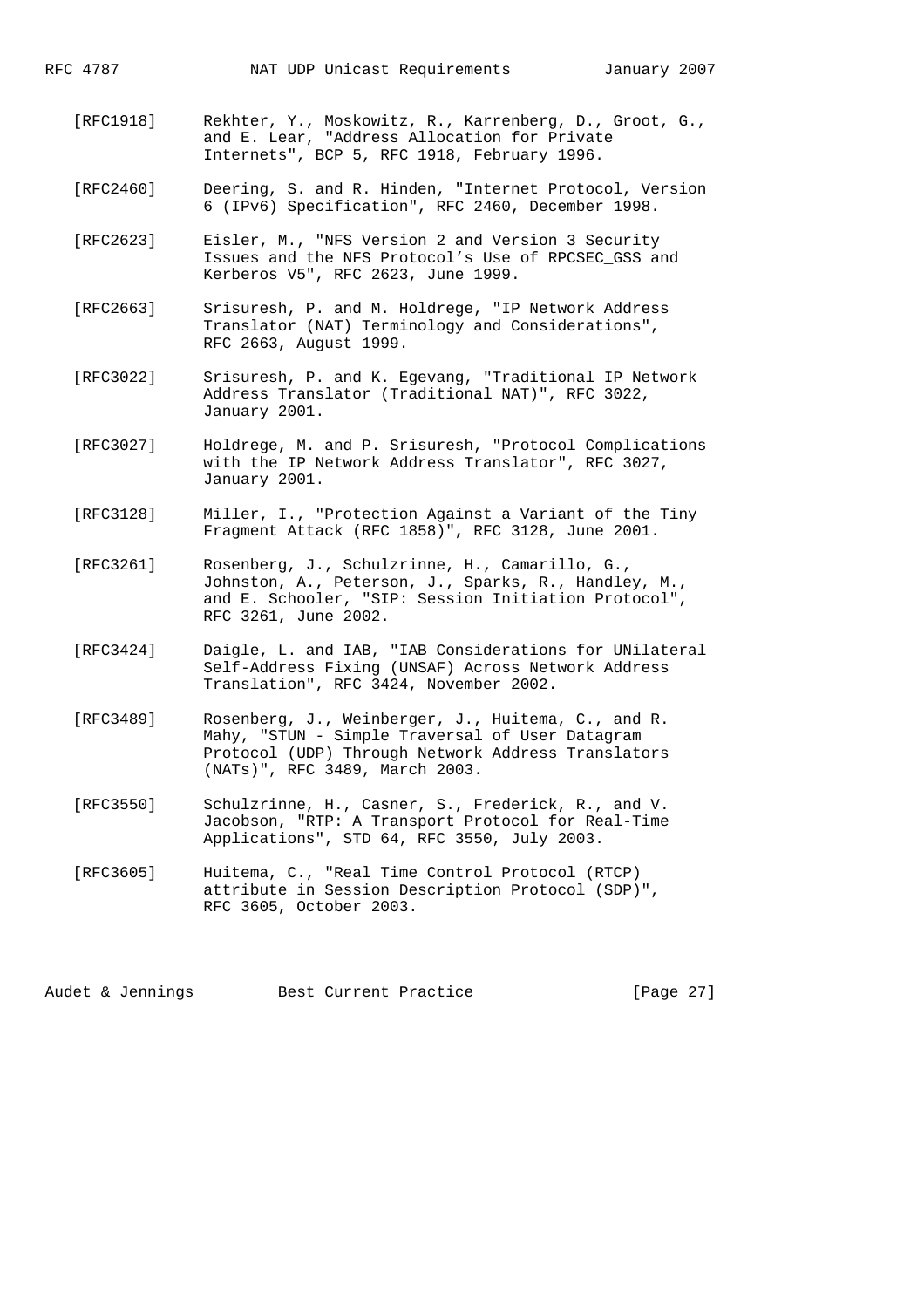- [RFC4380] Huitema, C., "Teredo: Tunneling IPv6 over UDP through Network Address Translations (NATs)", RFC 4380, February 2006.
- [RFC3489bis] Rosenberg, J., "Simple Traversal Underneath Network Address Translators (NAT) (STUN)", Work in Progress, October 2006.
- [ICE] Rosenberg, J., "Interactive Connectivity Establishment (ICE): A Methodology for Network Address Translator (NAT) Traversal for Offer/Answer Protocols", Work in Progress, October 2006.
- [RESULTS] Jennings, C., "NAT Classification Test Results", Work in Progress, October 2006.
- [TURN] Rosenberg, J., "Obtaining Relay Addresses from Simple Traversal Underneath NAT (STUN)", Work in Progress, October 2006.
- [ITU.H323] "Packet-based Multimedia Communications Systems", ITU- T Recommendation H.323, July 2003.

#### Authors' Addresses

 Francois Audet (editor) Nortel Networks 4655 Great America Parkway Santa Clara, CA 95054 **US** 

 Phone: +1 408 495 2456 EMail: audet@nortel.com

 Cullen Jennings Cisco Systems 170 West Tasman Drive MS: SJC-21/2 San Jose, CA 95134 US

 Phone: +1 408 902 3341 EMail: fluffy@cisco.com

Audet & Jennings Best Current Practice [Page 28]